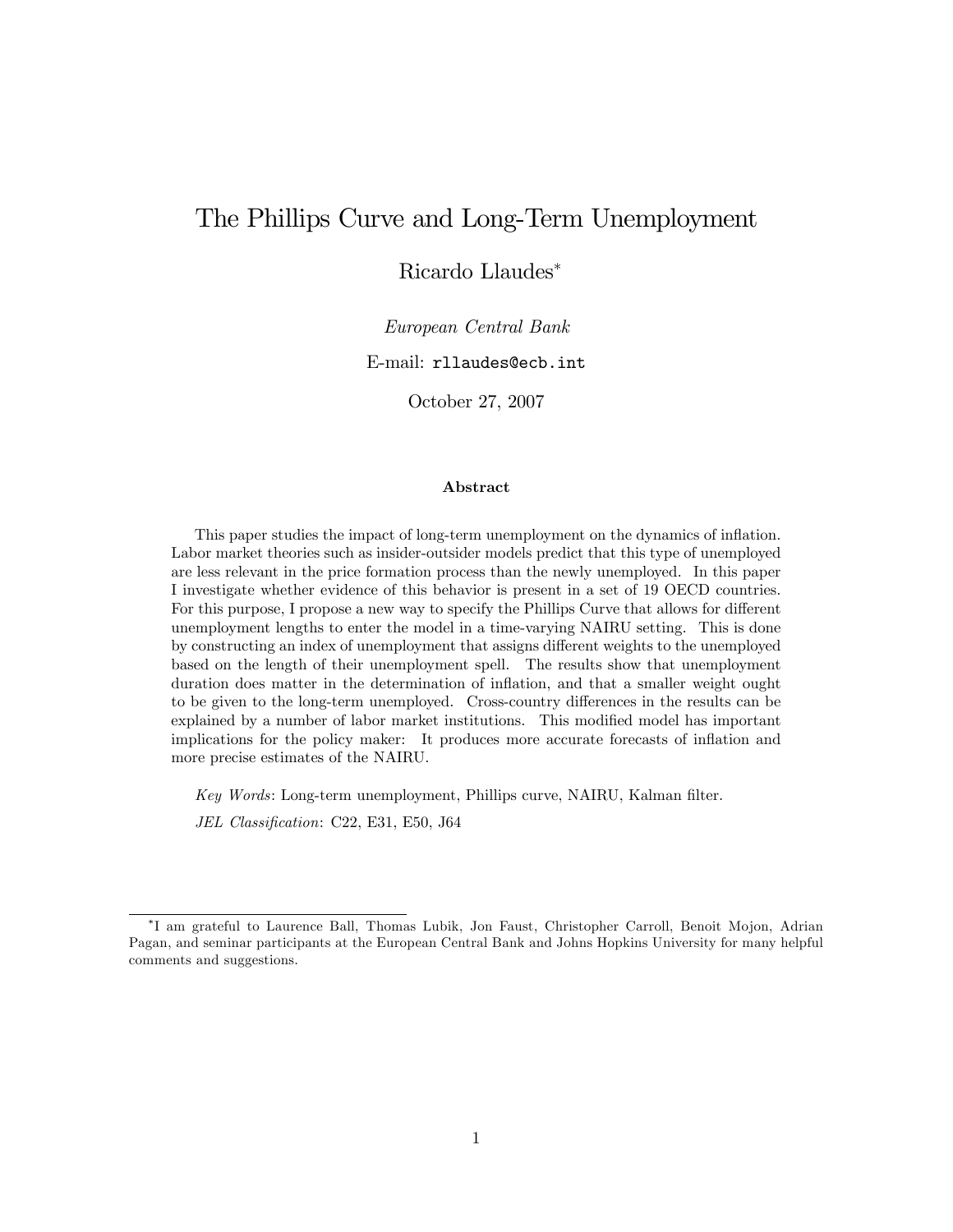# 1 Introduction

Over the last two decades, one of the most important labor market phenomena in many developed countries has been the emergence and persistence of long-term unemployment.<sup>1</sup> Starting in the early 1980s, the number of long-term unemployed in many OECD countries soared in relation to the already growing number of unemployed. As a result, considerable research has been devoted to study issues such as the process leading to long-term unemployment, its effects, and possible solutions.2

The objective of this paper is to study the impact of long-term unemployment on the dynamics of inflation. This is an important issue because the inverse short-run relationship between price changes and unemployment, as captured by the Phillips Curve and the NAIRU (the Non-Accelerating Inflation Rate of Unemployment), is widely used by policymaking institutions to assess the desired stance of monetary policy and to forecast inflation (Boone et al, 2002). However, in the presence of long-term unemployment, the aggregate rate of unemployment may provide a distorted measure of the true demand pressures exerted on inflation. On this subject, the OECD argues that when long-term unemployment is high "...unemployment becomes a poor indicator of effective labor supply, and macroeconomic adjustment mechanismssuch as downward pressure on wages and inflation when unemployment is high- will then not operate effectively..." (OECD, 2002, p.189). The argument rests on the assumption that the long-term unemployed play an unimportant role in the setting of prices and wages. This has a number of important implications for the policy maker: If the long-term unemployed become less relevant to price formation, then the downward pressure of unemployment on prices decreases and unemployment becomes more persistent (Blanchard and Wolfers, 2000). Furthermore, if long-term unemployment is high, a given reduction in inflation may require extra contractionary measures as the pool of long-term unemployed will not contribute much to bringing inflation down.

In this paper I provide evidence of the role that unemployment duration plays in the determination of inflation using a set of nineteen OECD countries. This is the first paper that undertakes such a systematic, multi-country study. In the spirit of Nickell (1987) and

 $1$ Following the preferred OECD terminology, I will define as long-term unemployed those individuals in the labor force who have been out of work for one year or longer. Short-term unemployed will be those out of work for less than one year.

<sup>&</sup>lt;sup>2</sup>For a more comprehensive analysis of the trends, incidence and composition of long-term unemployment see OECD (1983, 1987, 2002) and Layard *et al* (1991). Machin and Manning (1999) survey the literature on long-term unemployment.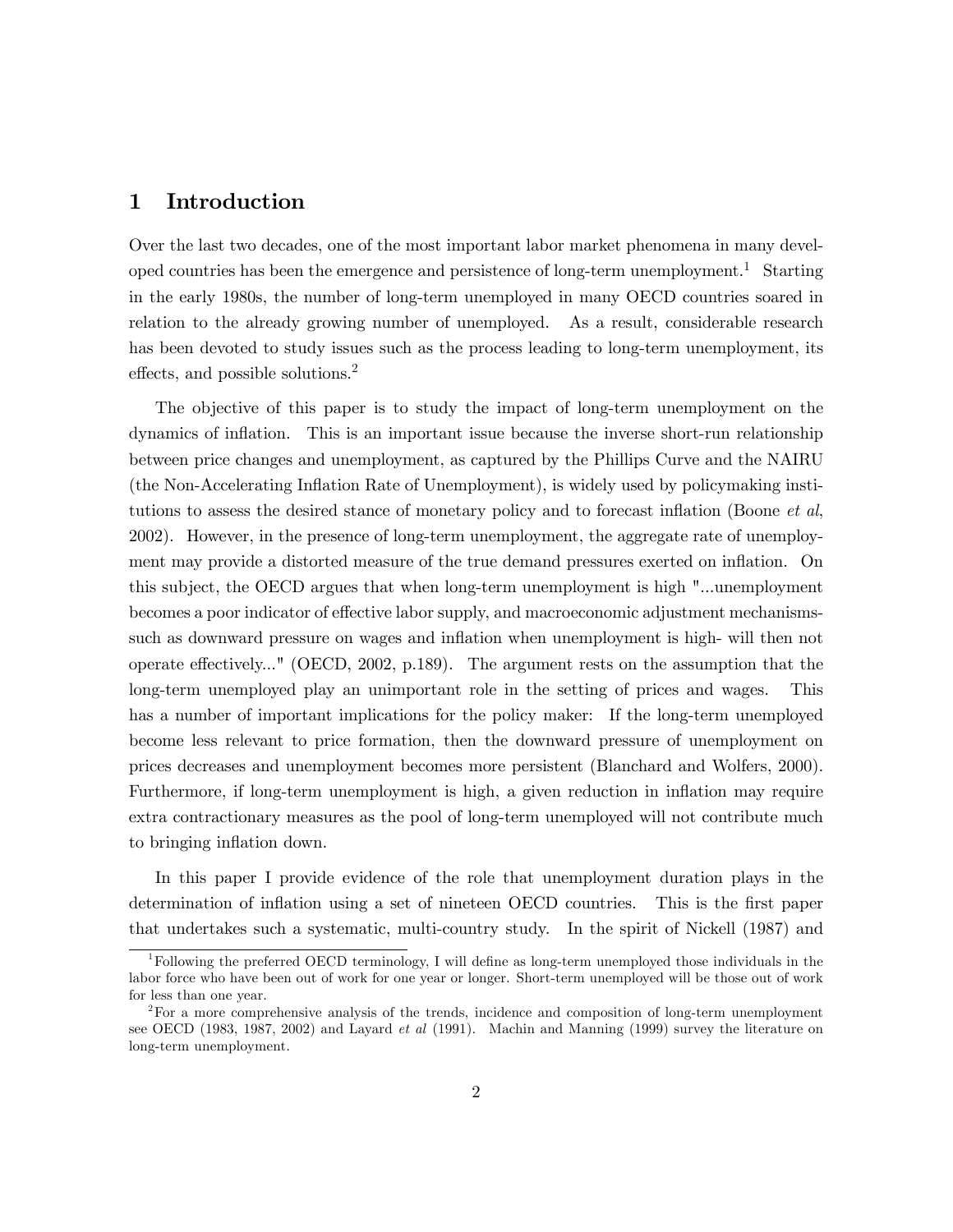Manning (1994), I propose a modified version of an otherwise standard Phillips Curve model that allows for different unemployment lengths to enter the estimation. This is done by constructing an index of unemployment that assigns different weights to the unemployed based on the length of their unemployment spell. These weights are a measure of the impact that the unemployed have on inflation. This deviates from the standard practice of using the aggregate unemployment rate.<sup>3</sup> Optimal weights are determined by the estimation of the model by maximum likelihood using the Kalman filter. The use of the Kalman filter enables the estimation of a time-varying NAIRU. This is an important point of departure from Nickell (1987) and Manning (1994), who assume a constant NAIRU.

The results obtained show that unemployment duration is important for the understanding of inflation dynamics, and that a smaller weight ought to be given to the long-term unemployed. The results also show that in those countries where long-term unemployment is high (namely, some Western European countries), the long-term unemployed play little role in the setting of prices and wages. This contrasts with non-European OECD countries, where all the unemployed have similar impact, regardless of the length of their spell. These cross-country variations can be explained by some of the institutions that characterize labor markets in the OECD, such as union coverage levels and employment protection.

Insofar as the monetary authority employs Phillips Curve models and the NAIRU to asses inflationary pressures and to forecast inflation, the results in this paper are relevant to the policy maker. That is, by looking at a break down of unemployment in terms of duration, the policy maker receives more accurate information concerning inflationary developments. As the results will further show, this modified version of the Phillips Curve produces more accurate forecasts of inflation at both the one-year and two-year horizons, and generates more precise estimates of the NAIRU, with an average improvement of around 20 percent.

The paper is organized as follows. Section 2 reviews the evolution of unemployment in the OECD and possible explanations. Section 3 presents the baseline and modified econometric models and discusses a number of estimation issues. Section 4 lays out the main empirical results of both models. Section 5 relates the results to a number of labor market institutions. Section 6 checks for robustness of the results. Section 7 concludes.

<sup>&</sup>lt;sup>3</sup>The standard unemployment rate gives equal weight to all the unemployed, regardless of the length of their spell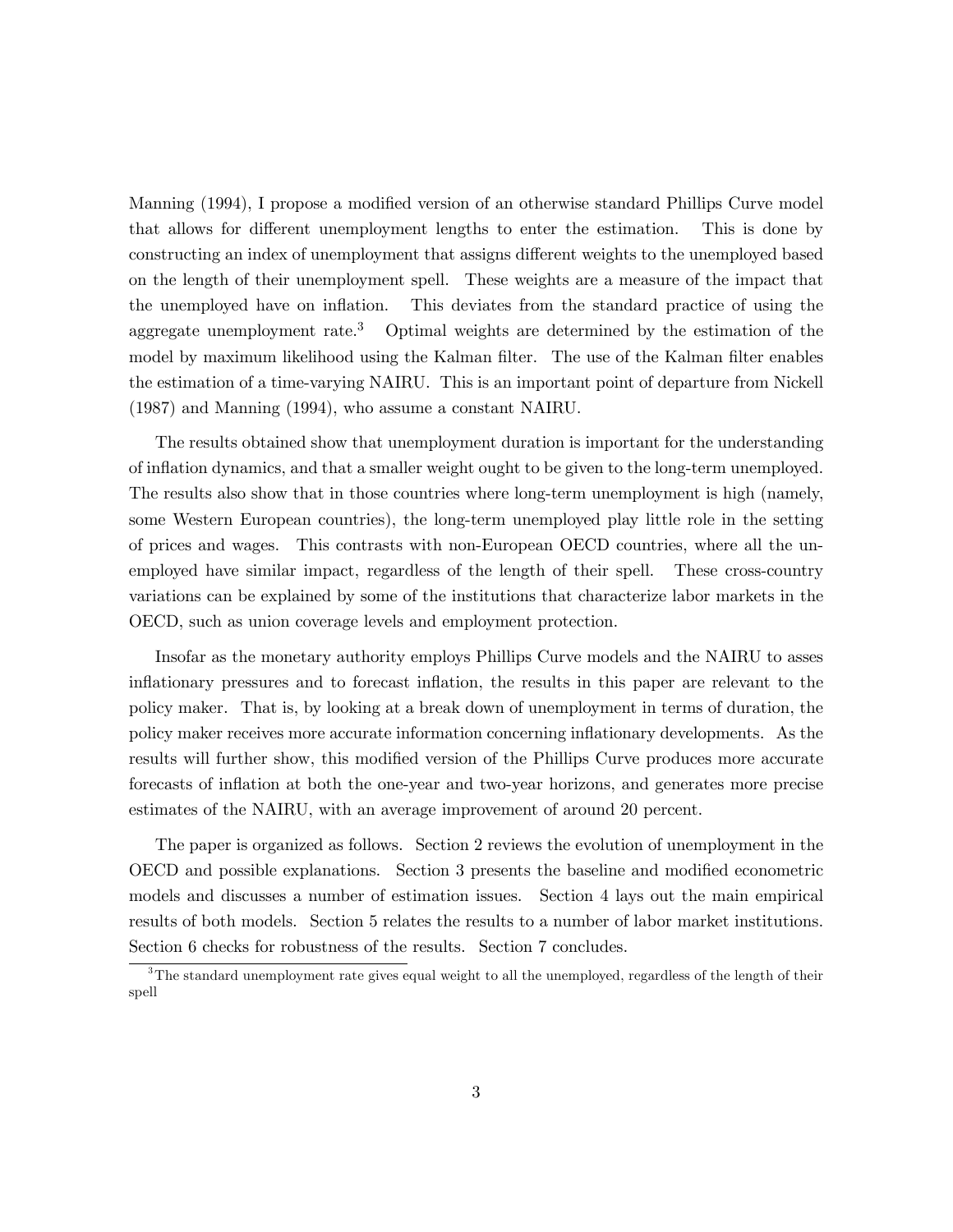# 2 Evolution and Studies of Unemployment in the OECD

Figure 1 shows the evolution of unemployment in the OECD over the last two decades. There are three periods of pronounced growth in the aggregate unemployment rate (bold line). These are related to the global recessions of the 1970s and to the slowdown of the early 1990s. The individual country data show some important differences across countries. While countries outside Europe have been able to maintain relatively low and stable levels of unemployment, Western European countries have, for the most part,<sup>4</sup> suffered from persistently high and volatile levels of unemployment. Unemployment in Europe quickly jumped from 2.9 percent in 1974 to a peak of nearly 10.5 percent in 1985, remaining at high levels for the rest of the decade. On the other hand, growth in unemployment outside Europe was much less pronounced and by the end of the 1980s it was back to its original level. The global slowdown of the early 1990s also had some important and interesting effects: While it caused another big increase in unemployment in Europe, it was short-lived and relatively painless outside Europe.

A large number of studies have attempted to explain the behavior of unemployment across OECD countries (see Bean, 1994; Nickell, 1997; Siebert, 1997; Blanchard and Wolfers, 2000; Ljungqvist and Sargent, 1998). These studies claim that the emergence of long-term unemployment provides an insight into these unemployment experiences.5 From Figure 1, it is easy to see that most of the unemployment growth in the OECD can be attributed to an increase in long-term unemployment. Its rate quickly jumped from less than 1 percent in 1976 to almost 3 percent in 1985, remaining at high levels ever since. On the other hand, the shortterm unemployment rate moved around its long-run trend. These studies also argue that the incidence of long-term unemployment was much higher in the European countries.<sup>6</sup>

#### 2.1 Studies on Long-Term Unemployment

The transition from unemployment to long-term unemployment has spawned an abundant literature in labor economics seeking to provide microeconomic foundations to the problem.

<sup>4</sup>Even within the group of European nations, the behavior of unemployment has displayed very little homogeneity across countries. Nickell (1997) warns against this lumping but claims that it is convenient for analytical purposes.

<sup>&</sup>lt;sup>5</sup>This is related to the concept of hysteresis introduced by Blanchard and Summers (1986): The existence of long-term unemployed will result in unemployment becoming more persistent. This deviation of unemployment from its equilibrium value will cause the equilibrium value itself to change over time.

<sup>&</sup>lt;sup>6</sup>The problem of long-term unemployment continues to this day. The OECD (2002) reports that in 2000, over 50% of the unemployed in Italy, Greece, Belgium, Ireland, and Germany were long-term unemployed.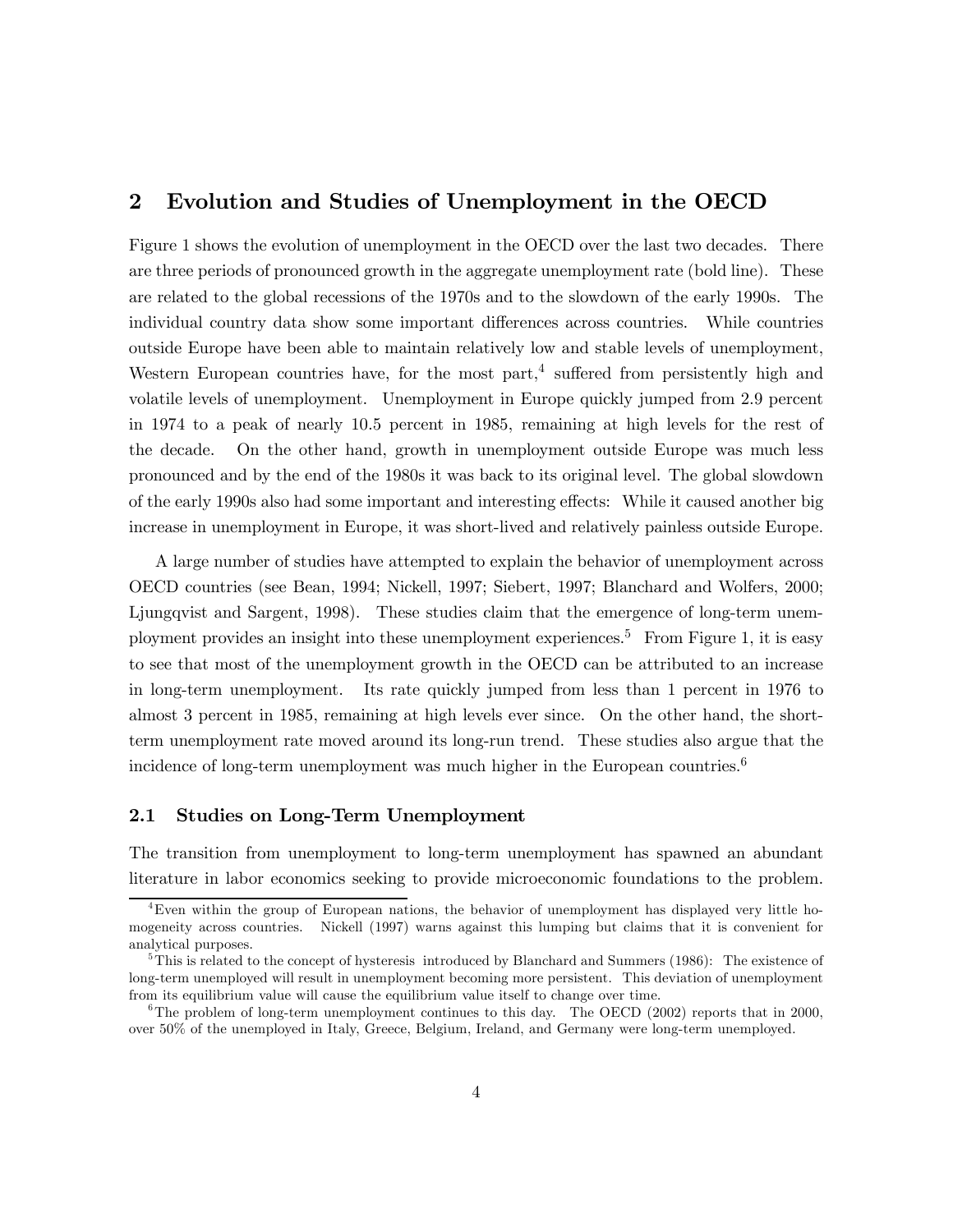Figure 1: The Evolution of Unemployment in the OECD



One argument is that as the unemployment spell lengthens, workers lose some of their human capital. An immediate consequence is that they become less employable. Theoretical studies by Pissarides (1992) and Ljungqvist and Sargent (1998) use this loss of skills assumption to explain why some individuals become long-term unemployed after a temporary negative shock to unemployment. Similarly, after some time unemployed, individuals become discouraged and diminish their job search intensity, lowering their probability of finding employment (see Devine and Kiefer, 1991; Schmitt and Wadsworth, 1993). Another strand of the literature focuses on the firm's behavior in relation to the long-term unemployed. Blanchard and Diamond (1994), Lockwood (1991), and Acemoglu (1995) conclude that firms prefer to hire newly unemployed individuals over those individuals with longer unemployment spells. In a process they call "ranking", Blanchard and Diamond (1994) assume that a firm receiving multiple job applications always picks the applicant with the shortest unemployment spell. This implies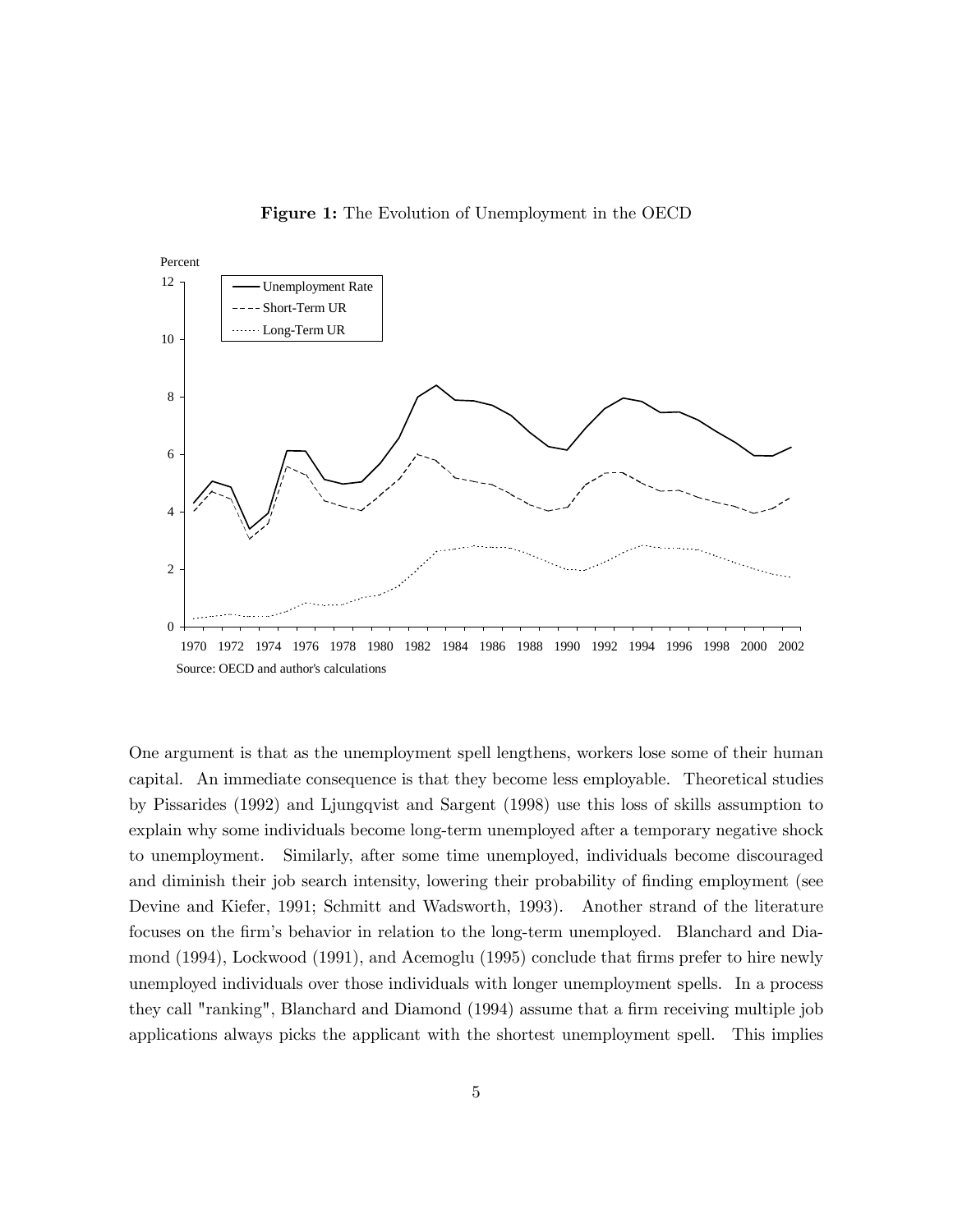that the exit rate from unemployment becomes a negative function of duration7 and the overall state of the labor market.

A crucial implication of the literature presented above is that those individuals who have been unemployed short-term will have the greatest impact on wage setting. On the wage formation effects of long-term unemployment, Blanchard and Diamond (1994) point out that "...one implication is that long-term unemployment, per se, has little effect on wages." The argument is that wages depend on the labor market prospects of the employed or newly unemployed, rather than on the prospects of the average unemployed. Efficiency wage models (Akerlof and Yellen, 1986) give support to this idea: The equilibrium or "efficiency wage" is set by firms as an incentive to the currently employed. The literature on insider-outsider models<sup>8</sup> arrives at similar conclusions: The long-term unemployed, as outsiders, have little influence on the wage bargaining process, while the insiders, the employed or newly unemployed, have the ability to impose their wage aspirations.

While most of the micro literature reviewed above takes a theoretical approach, there is only a small number of empirical studies that look for evidence of the effects discussed, largely for the UK. Studies by Nickell (1987) and Manning (1994) use UK data to claim that the long-term unemployed fail to exert downward pressure on earnings, or equivalently, that there is no significant association between this type of unemployment and wages (Manning, 1994). Franz (1987) arrives at similar conclusions using data for West Germany. Nevertheless, the results in these studies are not very conclusive (Blanchflower and Oswald, 1984) and should be interpreted with caution because of two important shortcomings: They concentrate on one country for a small time period, and they do not allow for a time-varying NAIRU. Both of these shortcomings are addressed in this paper.

# 3 Econometric Model: The Phillips Curve and the NAIRU

The short-run trade-off between inflation and unemployment has become one of the most important tools in the design and implementation of monetary policy (Gordon, 1997). Closely associated with this trade-off is the concept of the NAIRU, or that level of unemployment consistent with stable inflation.

<sup>&</sup>lt;sup>7</sup>Lockwood (1991), and Acemoglu (1995) arrive to a similar conclusion. They claim that firms use unemployment duration as a signal of the individual's productivity level on which to base their hiring decisions.

<sup>8</sup>Lindbeck and Snower (1989) survey the literature on insider-outsider theories.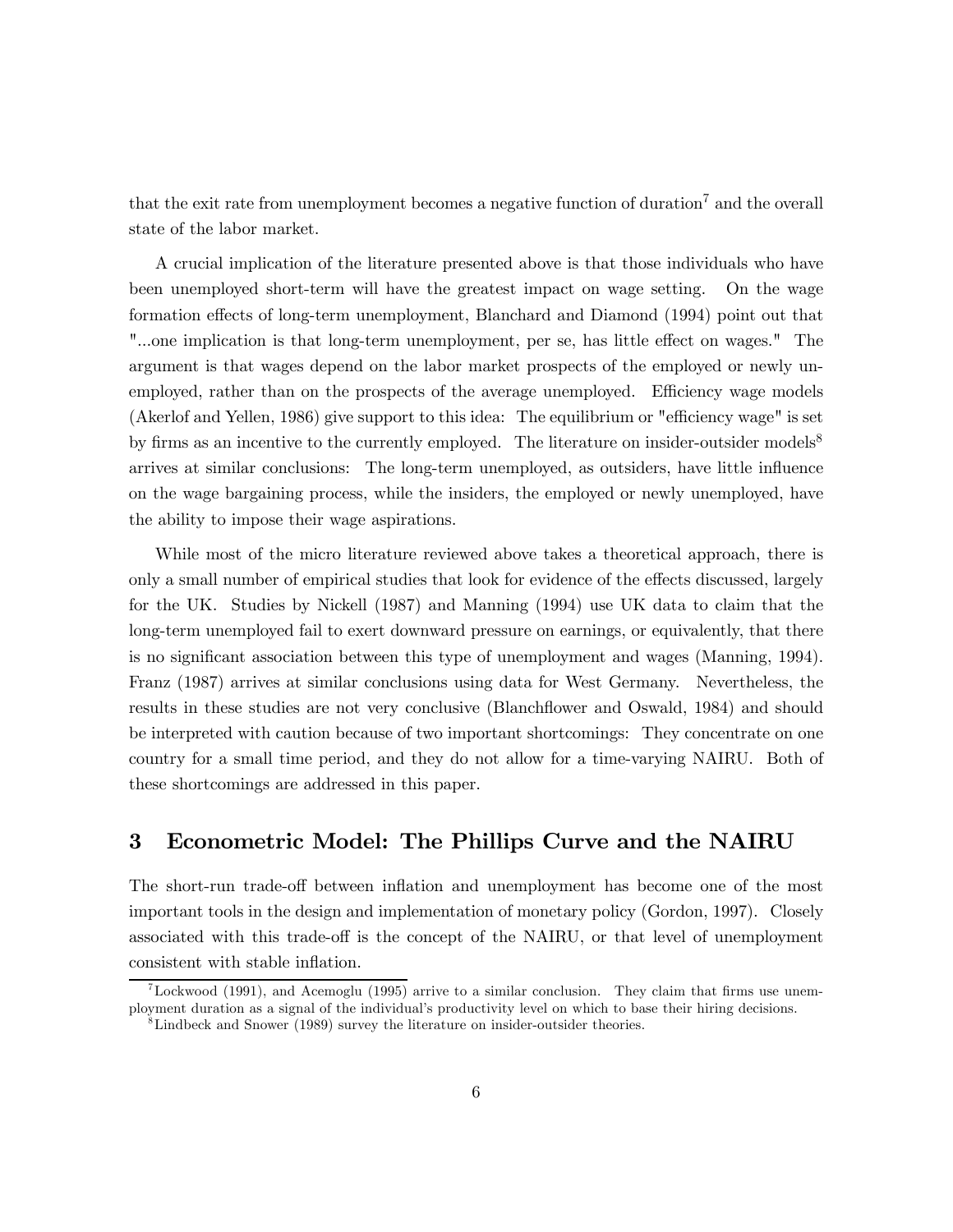The NAIRU can be inferred from an expectations-augmented Phillips Curve of the following general form:9

$$
\pi_t = \pi_t^e + \gamma \left( u_t - u_t^N \right) + \varepsilon_t \tag{1}
$$

where  $\pi_t$  and  $\pi_t^e$  denote realized and expected inflation, and  $u_t^N$  is the natural rate or NAIRU at time t. The disturbance  $\varepsilon_t$  is assumed to be i.i.d. normal with zero mean and variance  $\sigma_{\varepsilon}^2$ .  $\varepsilon$  accounts for supply shocks that shift the inflation-unemployment trade-off, such as import prices or changes in the exchange rate.10

Equation (1) is similar to that used by Ball and Mankiw (2002), and Ball and Moffit (2001). It facilitates the analysis of annual data, as is the case in this paper. It also allows the contemporaneous unemployment gap to enter as a regressor. This assumes that there is no contemporaneous feedback from inflation to unemployment.<sup>11</sup>

There are two key issues concerning the estimation of equation (1). The first one is the specification of the inflation expectations. The second one is the modelling of the unobserved NAIRU. In relation to the former, it has become practice in much of the literature (see Staiger *et al*, 1997) to assume that expectations are adaptive, that is,  $\pi_t^e = \pi_{t-1}$ . Under adaptive expectations, (1) becomes:

$$
\Delta \pi_t = \gamma \left( u_t - u_t^N \right) + \varepsilon_t
$$

In regards to the modelling of the NAIRU, it is now widely accepted that it varies over time (see King and Watson, 1994; Steiger et al, 2001; Gordon 1997). On this subject, most of the recent literature assumes that the NAIRU follows a random walk.

#### 3.1 Unemployment Duration Version of the Phillips Curve

This section introduces a modified version of the standard Phillips Curve model that accounts for different lengths in the duration of unemployment.<sup>12</sup> As previously discussed, the standard Phillips Curve uses the aggregate unemployment rate to measure economic activity and demand pressures on inflation. However, this may not be the most accurate indicator of inflationary

<sup>&</sup>lt;sup>9</sup>Staiger et all (1997, 2001), Greenslade *et all* (2003), and Fabiani and Mestre (2001) are a few of the numerous studies on the Phillips Curve and the NAIRU.

 $10$  Section 6 on robustness will explicitly take into account the effect of supply shocks.

<sup>&</sup>lt;sup>11</sup> Appendix B in Gruen *et al* (1999) explains the exogeneity assumptions relevant to the estimation of Phillips Curves.

 $12$ The idea of modifying the Phillips Curve by including other measures of unemployment is not new. Duca (1996) adds data on duration of unemployment, Roed (2002) uses job vacancy rates, and Ball and Moffitt (2001) considers productivity growth.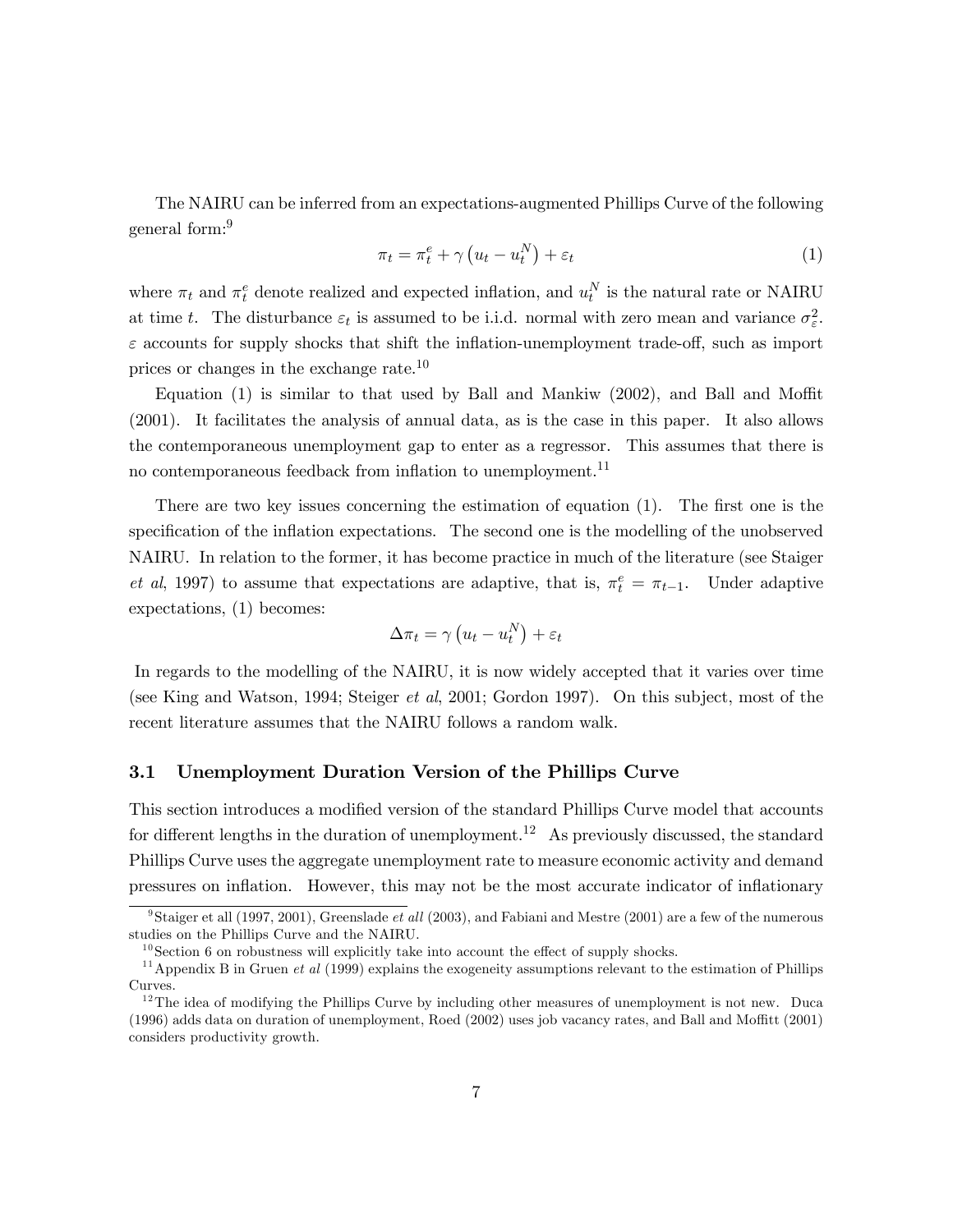pressures, given that all the unemployed are entered with equal weights, regardless of the length of their spell. As an alternative, this paper proposes an index of unemployment that gives different weight to individuals based on the length of their unemployment spell. This index would indeed become a truer measure of inflationary pressures. The index takes the following form:

$$
\tilde{U} = \alpha U_s + (1 - \alpha) U_l \tag{2}
$$

where  $\alpha$  is the weight assigned to the short-term unemployed,  $U_s$  is the short-term unemployment rate and  $U_l$  is the long-term unemployment rate. The value of  $\alpha$  will be determined by the estimation.  $\alpha$  can be interpreted as the impact that the short-term unemployed have on changes in inflation. Therefore,  $\alpha = 0.5$  implies that both short-term and long-term unemployed have equal effect on inflation.

For the purpose of this paper, the duration version of the Phillips Curve will now be expressed as:

$$
\Delta \pi_t = \gamma \left( \tilde{U}_t - \tilde{U}_t^N \right) + \varepsilon_t. \tag{1'}
$$

where  $\tilde{U}_t^N$  is the equilibrium value of the index of unemployment previously described.

This paper also modifies the standard Phillips Curve framework by modelling the NAIRU as a random walk with an stochastic drift. This is done to better capture the upward trend in unemployment observed in most European countries during the 1980s and 1990s (Laubach, 2001, and Fabiani and Mestre, 2001). Accordingly, the NAIRU follows the following process:

$$
\tilde{U}_t^N = \tilde{U}_{t-1}^N + \mu_{t-1} + \nu_t \tag{3}
$$

where

$$
\mu_t = \mu_{t-1} + \eta_t \tag{4}
$$

where  $\nu_t$  and  $\eta_t$  are assumed i.i.d. normal  $(0, \sigma_{\nu}^2)$  and  $(0, \sigma_{\eta}^2)$  respectively, and uncorrelated with  $\varepsilon_t$  and with each other. Equations (1'), (3), and (4) can be expressed in state-space form and estimated by maximum likelihood using the Kalman filter (Harvey, 1989).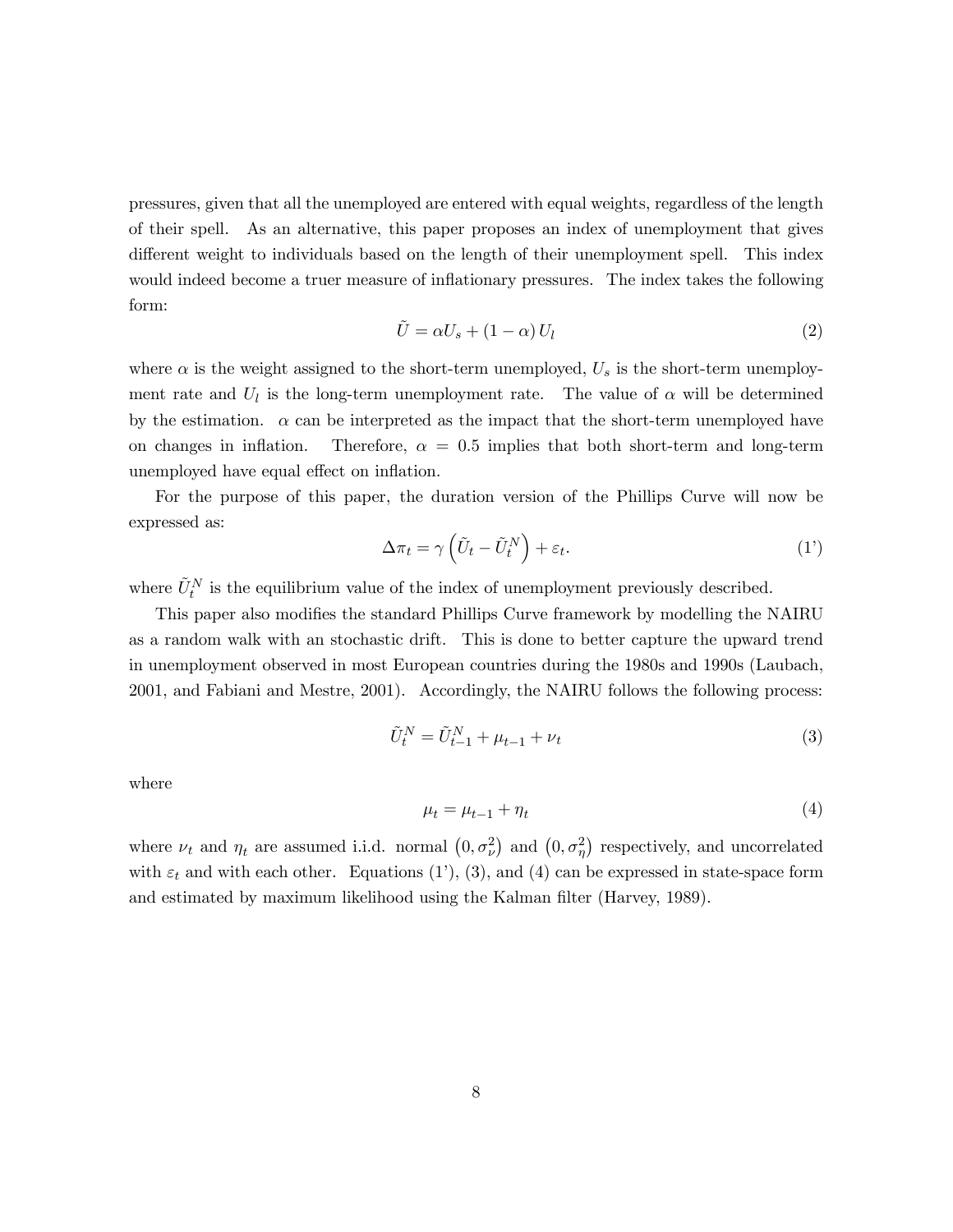#### 3.2 Estimation Issues

The estimation of  $(1')$ ,  $(3)$ , and  $(4)$  requires a number of assumptions in terms of the behavior of some of the variables and the treatment of some the parameters.13

Modelling the NAIRU as a random walk with a drift implies that the NAIRU is an  $I(2)$ process (given that the drift is  $I(1)$  itself). This paper will assume the unemployment gap to be  $I(0)$ , which implies that the change in inflation must be  $I(0)$  as well. Table 12 in the appendix shows results from augmented Dickey-Fuller unit root tests for  $\Delta \pi$ . The table contains the t-tests results for the null hypothesis that the data contain a unit root. Given the corresponding critical values, the null hypothesis is soundly rejected for all the countries in the sample except for Denmark (rejected at the 5% level). Therefore, the results confirm that the change in inflation is  $I(0)$ .

Another important issue is the estimation of the two parameters affecting the time variation of the NAIRU:  $\sigma_{\nu}^2/\sigma_{\varepsilon}^2$  for high frequency variations and  $\sigma_{\eta}$  for low frequency variations. This is a problem akin to the selection of the smoothness parameter in the Hodrick-Prescott filter (Gordon, 1997).

The short-term volatility of the NAIRU is determined by the signal-to-noise ratio:  $\sigma_{\nu}^2/\sigma_{\varepsilon}^2$ . The larger the ratio, the more volatile the NAIRU is, whereas a ratio of zero implies a constant NAIRU. In principle, median-unbiased estimates of the signal-to-noise ratio can be obtained using the procedure in Stock and Watson (1998). However, as reported by Laubach (2001) and OECD (2000), the estimation of the signal-to-noise can be problematic.<sup>14</sup> In this paper I will follow Steiger et al (1997), Laubach (2001), and OECD (2000), and will fix the signal-to-noise ratio at the same value for every country. I tested alternative values based on the range of values obtained when the parameters are freely estimated. The value chosen is  $\sigma_{\nu}^2/\sigma_{\epsilon}^2 = 0.04$ . This is similar to Laubach's 0.049.

Similarly, the value of  $\sigma_{\eta}$ , the long-term variation of the NAIRU, will be fixed at 0.02.

It is important to note that the main results in the paper are robust to the choice of these parameters. Section 6 further elaborates on this issue.

 $13$  Before the algorithm can be started, the vector of parameters needs to be initialized. Initial values for the coefficient on the unemployment gap are obtained from an OLS estimation of equation (1'). This procedure, suggested by Hamilton (1994), is similar to that employed by Fabiani and Mestre (2001). The initial value for the state variable will be the first observation of the HP-filtered unemployment rate, that is,  $\tilde{U}_0^N = U_0^{hp}$ . Results are not affected by the use of alternative starting values.

 $14$ This is related to so-called pile-up problem: The MLE of the signal-to-noise ratio of a nonstationay state variable such as the NAIRU, is downward biased towards zero.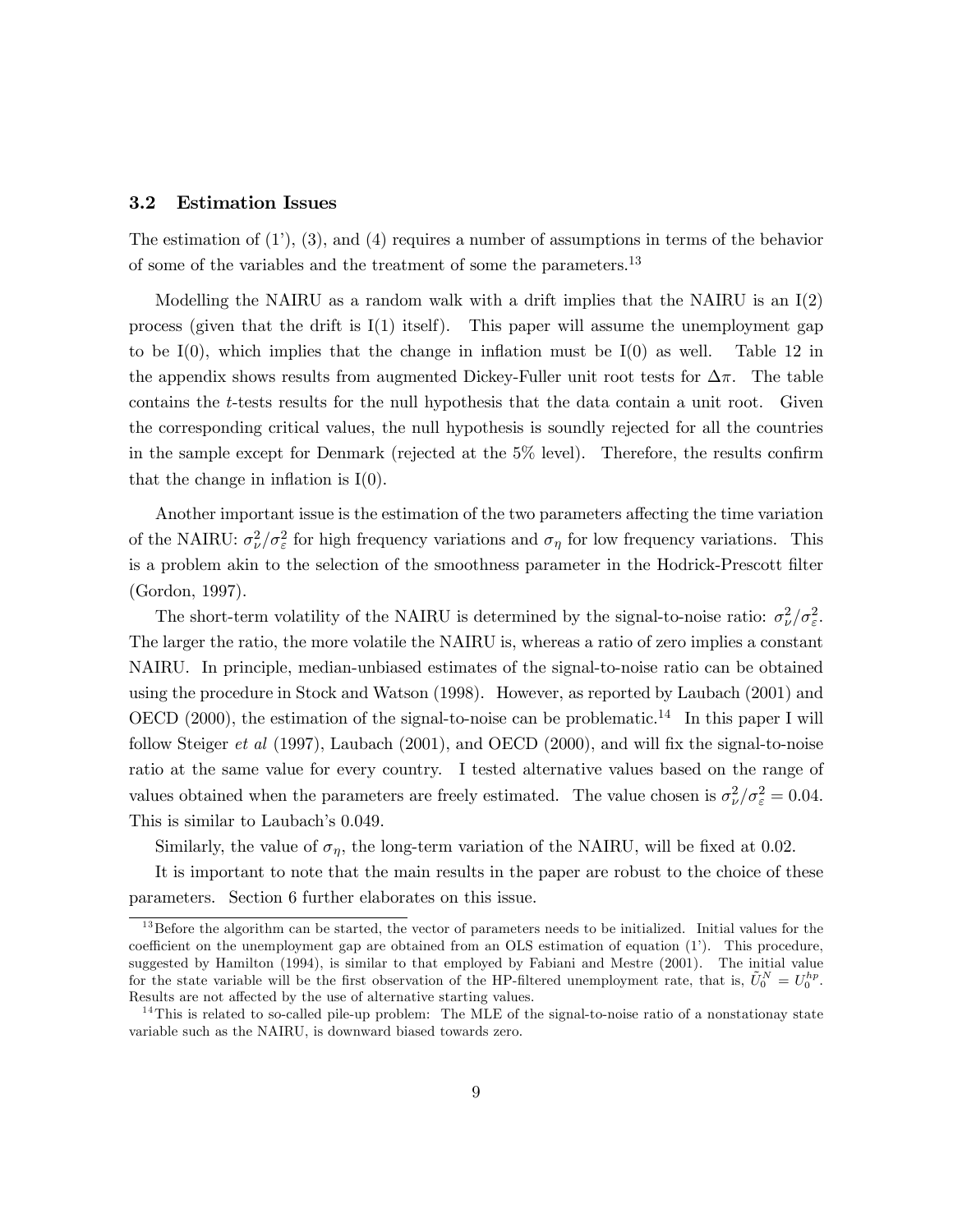## 4 Empirical Results

This section presents the estimation results. For every country in the sample, I am estimating a baseline Phillips curve model using two different specifications. The first one employs the standard unemployment rate, while the second one employs the unemployment index previously described. This facilitates the assessment of the performance of the modified model with respect to the standard model. The sample consists of 19 OECD countries: 14 European and 5 non-European. Long-term unemployment is defined as those individuals in the labor force unemployed for one year or longer. Short-term unemployed are those individuals out of work for less than one year.

#### 4.1 Main Model Results

Results from estimating the Phillips Curve models for the countries in the sample are reported in Table 1 and Table 2. Table 1 displays results for the European OECD countries whereas Table 2 does it for the non-European countries. Each table contains results for both the standard and the modified models. For each of the specifications, the coefficient on the unemployment gap and standard errors are reported. Additionally, for the duration model, the value of the estimated weight on short-term unemployment,  $\alpha$ , and its standard error are reported as well.

Focusing first on Table 1, columns three and four show that the  $\gamma$  coefficients on the unemployment gap have the expected negative sign, and are quite precisely estimated. All the coefficients are significant at the 10% level or better. This is consistent with results obtained by the OECD (2000) that find the contemporaneous unemployment gap to be quite indicative of changes in inflation in all the OECD countries in their sample. Column five contains the value of  $\alpha$ , the weight on short-term unemployment. There is a good deal of cross-country variation in the estimates. For countries like Spain, Portugal, Ireland, and Greece, the value of  $\alpha$  is around 0.9 or higher. This implies that the short-term unemployed alone have most of the ability to affect prices. In other countries such as Holland, Germany, and Sweden, this ability is more evenly distributed between both groups of unemployed ( $\alpha$  values closer to 0.5). These results are consistent with the argument that the long-term unemployed have a diminished ability to influence prices. The precision with which these coefficients are estimated also varies. In some cases. they are estimated quite precisely, while in others (Finland, Portugal, and the UK), there is greater uncertainty around the estimate.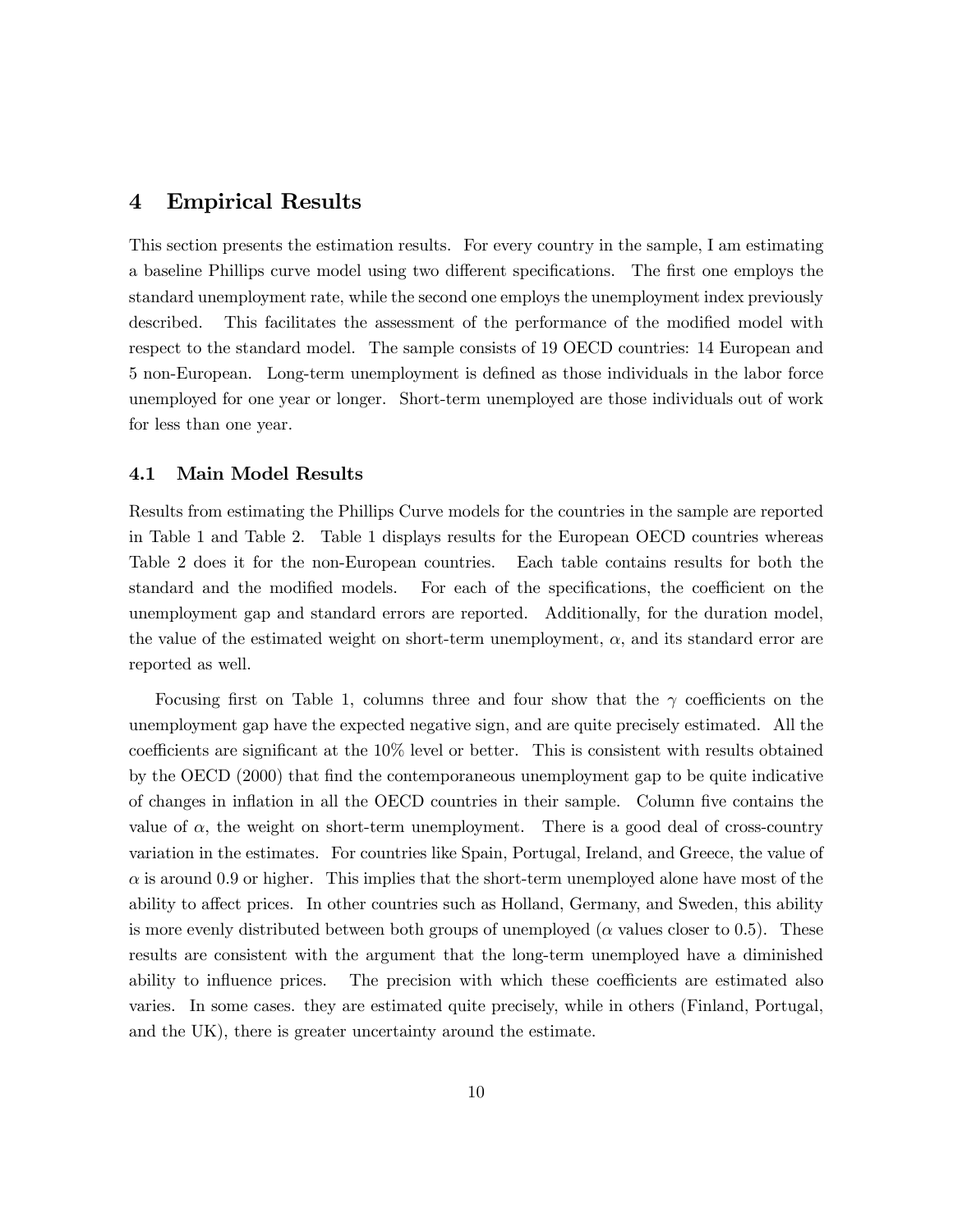|             |         | Standard |          | Modified | LR     |
|-------------|---------|----------|----------|----------|--------|
| Country     | Sample  | $\gamma$ | $\gamma$ | $\alpha$ |        |
| Belgium     | 1973-02 | $-0.643$ | $-1.015$ | 0.733    | 7.962  |
|             |         | (0.124)  | (0.182)  | (0.060)  | 0.000  |
| Denmark     | 1983-02 | $-0.268$ | $-1.381$ | 0.741    | 5.092  |
|             |         | (0.112)  | (0.552)  | (0.065)  | 0.035  |
| Finland     | 1978-02 | $-1.168$ | $-0.743$ | 0.804    | 12.449 |
|             |         | (0.307)  | (0.148)  | (0.163)  | 0.000  |
| France      | 1969-02 | $-0.232$ | $-0.620$ | 0.768    | 8.136  |
|             |         | (0.051)  | (0.116)  | (0.108)  | 0.000  |
| Germany     | 1973-02 | $-0.350$ | $-0.592$ | 0.630    | 9.471  |
|             |         | (0.129)  | (0.173)  | (0.035)  | 0.000  |
| Greece      | 1983-02 | $-0.739$ | $-2.074$ | 0.947    | 10.947 |
|             |         | (0.321)  | (0.629)  | (0.134)  | 0.000  |
| Ireland     | 1979-02 | $-0.225$ | $-1.299$ | 0.967    | 11.759 |
|             |         | (0.087)  | (0.401)  | (0.043)  | 0.000  |
| Italy       | 1979-02 | $-0.728$ | $-1.922$ | 0.860    | 14.390 |
|             |         | (0.347)  | (0.801)  | (0.191)  | 0.000  |
| Netherlands | 1973-02 | $-0.518$ | $-0.937$ | 0.672    | 6.838  |
|             |         | (0.096)  | (0.148)  | (0.028)  | 0.006  |
| Norway      | 1979-02 | $-1.105$ | $-1.633$ | 0.729    | 4.993  |
|             |         | (0.467)  | (0.671)  | (0.100)  | 0.038  |
| Portugal    | 1986-02 | $-0.765$ | $-1.728$ | 0.881    | 9.275  |
|             |         | (0.340)  | (0.683)  | (0.140)  | 0.000  |
| Spain       | 1977-02 | $-0.243$ | $-0.847$ | 0.942    | 17.880 |
|             |         | (0.053)  | (0.167)  | (0.013)  | 0.000  |
| Sweden      | 1971-02 | $-0.475$ | $-0.653$ | 0.659    | 3.160  |
|             |         | (0.079)  | (0.104)  | (0.084)  | 0.085  |
| UK          | 1973-02 | $-1.045$ | $-2.587$ | 0.839    | 12.683 |
|             |         | (0.342)  | (0.772)  | (0.183)  | 0.000  |
|             |         |          | Average: | 0.798    |        |
|             |         |          |          | (0.084)  |        |

Table 1. Estimation Results (OECD Europe)

Note: White robust standard errors in parenthesis.  $\boldsymbol{p}$  values reported for LR test.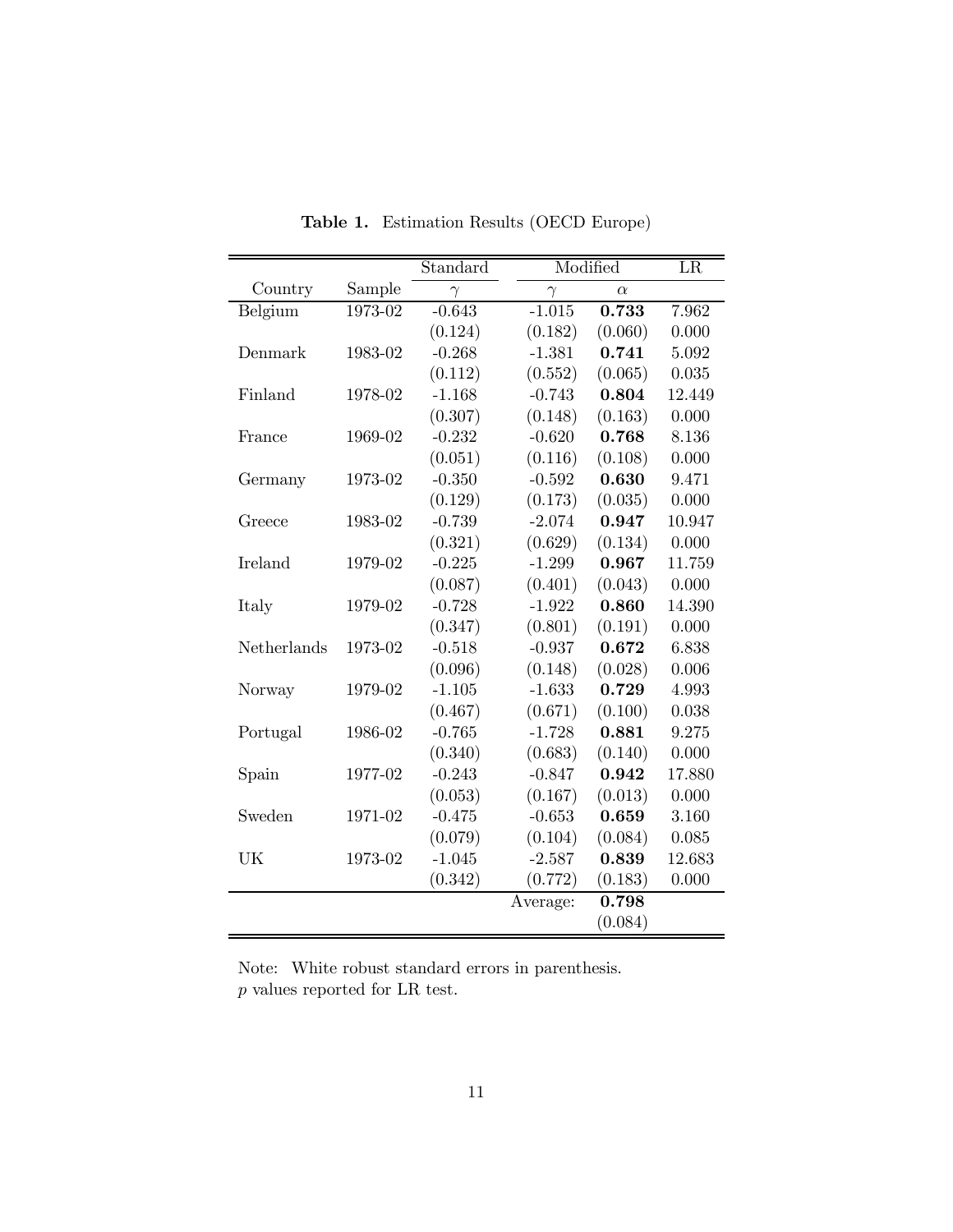|            |         | Standard |          | Modified | LR    |
|------------|---------|----------|----------|----------|-------|
| Country    | Sample  | $\gamma$ | $\gamma$ | $\alpha$ |       |
| Australia  | 1978-02 | $-0.749$ | $-0.827$ | 0.639    | 3.372 |
|            |         | (0.312)  | (0.337)  | (0.221)  | 0.068 |
| Canada     | 1976-02 | $-0.682$ | $-1.268$ | 0.556    | 3.609 |
|            |         | (0.175)  | (0.318)  | (0.085)  | 0.053 |
| Japan      | 1977-02 | $-1.612$ | $-0.772$ | 0.583    | 2.838 |
|            |         | (0.715)  | (0.324)  | (0.127)  | 0.094 |
| N. Zealand | 1986-02 | $-0.899$ | $-1.392$ | 0.698    | 7.296 |
|            |         | (0.381)  | (0.561)  | (0.168)  | 0.000 |
| US         | 1968-02 | $-1.348$ | $-2.161$ | 0.538    | 3.074 |
|            |         | (0.263)  | (0.403)  | (0.040)  | 0.089 |
|            |         |          | Average: | 0.603    |       |
|            |         |          |          | (0.127)  |       |

Table 2. Estimation Results (OECD Non-Europe)

Note: White robust standard errors in parenthesis. p values reported for LR test.

The standard model is equivalent to the modified model when  $\alpha = 0.5$  (they are nested). Given two nested models, the likelihood ratio test can be used to compare the two models correcting for the number of restrictions. The last column in Table 1 reports the likelihood ratio for the hypothesis that  $\alpha = 0.5$ . Given the number of restrictions, the test statistic follows a  $\chi^2_{(1)}$ . The test results show that the null hypothesis is always rejected at the 10% level or better. This confirms that the modified model outperforms the standard model in explaining changes in inflation.

Table 2 reports the same set of results for the non-Europe OECD countries in the sample. As in the previous table, the coefficients on the unemployment gap have the correct negative sign and are statistically significant. The weight  $\alpha$  also indicates that for this group of countries the short-term unemployed have greater impact on prices than the long-term unemployed. Finally, the likelihood ratio test validates the use of the modified model.

Comparing results across the two groups of countries, the most interesting difference lies in the estimated value of  $\alpha$ . This value tends to be larger in the European group of countries: The average  $\alpha$  for the European countries is 0.798, whereas the average for the non-European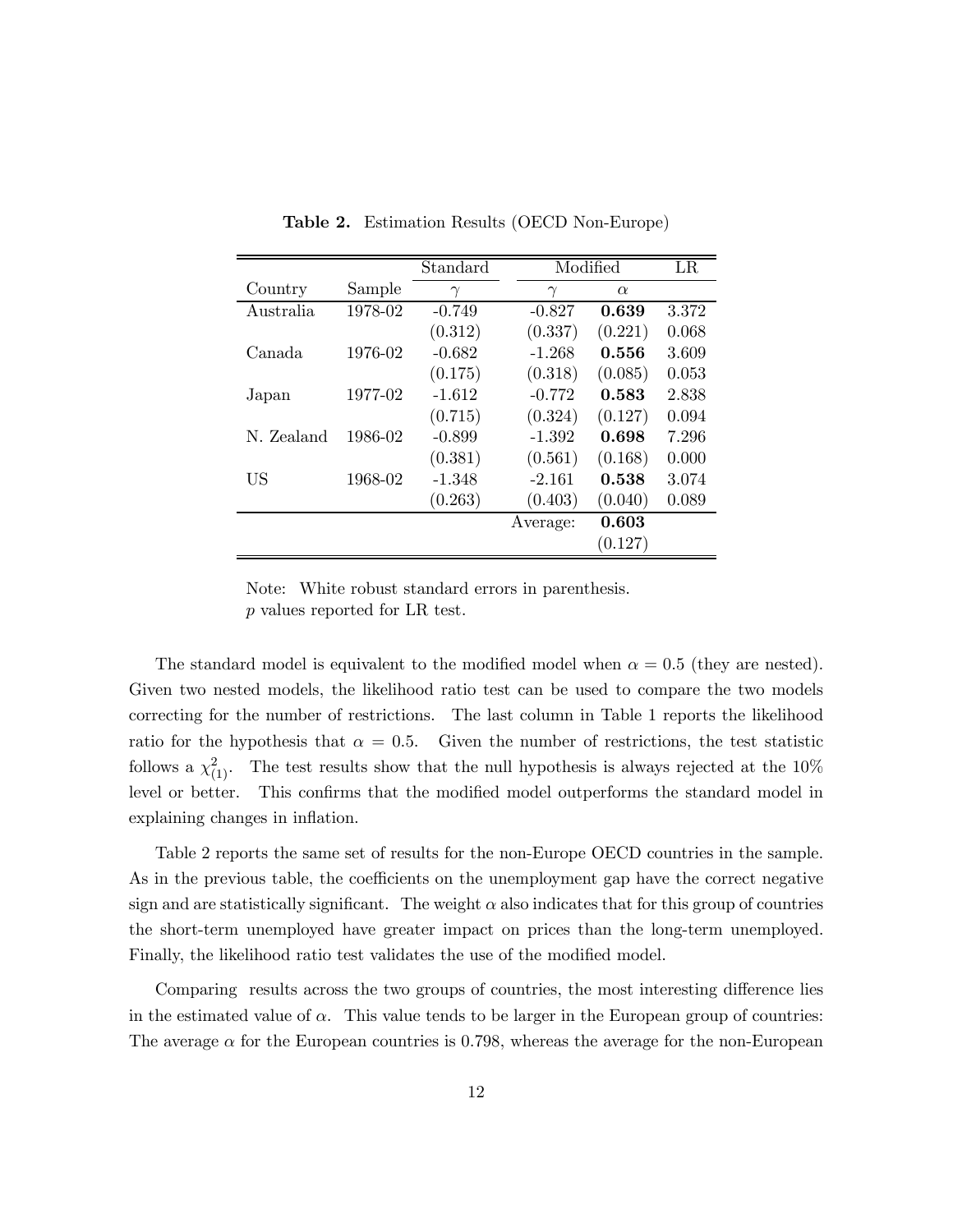Table 3a. Variability of the NAIRU

|            | Standard | Modified |
|------------|----------|----------|
| A 11       | 1.645    | 1.295    |
| Europe     | 1.911    | 1.464    |
| Non-Europe | 0.897    | 0.823    |

is 0.603. As the next section will show, these differences across countries can be explained by some of the institutions that characterize labor markets in the OECD, such as union coverage levels and employment protection.

These results show that the incidence of long-term unemployment is key to understanding the true demand pressures on prices, and that this effect is not equal across countries.

#### 4.2 Time Path of the NAIRU

One of the key features of the Phillips Curve is that it provides estimates of the NAIRU, a concept widely used by policy makers. Figure 2 in the appendix contains NAIRU estimates with 95% confidence intervals (CI) and the unemployment rate. For each country, the solid line represents the standard model NAIRU, with its shaded 95% CI. The modified model NAIRU and CI are shown in dashed lines. NAIRU estimates for the modified model have been mean adjusted to make them comparable to the standard model estimates. The time profiles are consistent with prior beliefs on the time behavior of the NAIRU.15 In most European countries, the NAIRU's upward trend is followed by a gradual decline starting in the mid to late 1990s. Outside this group of countries, the NAIRU displays a less volatile behavior. These results are similar to those obtained by Laubach (2001), and OECD (2000).

The use of the modified model has an important implication for the time path of the NAIRU: It reduces its variability. Table 3a shows this decrease in variability (measured by the standard deviation of the NAIRU). For a number of European countries, this translates into NAIRUs that rose by less than what the actual variation in unemployment would have suggested. Correspondingly, for these countries, the modified NAIRU was lower than the standard NAIRU during the periods of high unemployment growth. This implies that output expansions to reduce unemployment would not have necessarily been as inflationary as expected. Ireland

 $^{15}$  Gordon (1997) imposes some limitations on the low and high frequency variations of the NAIRU.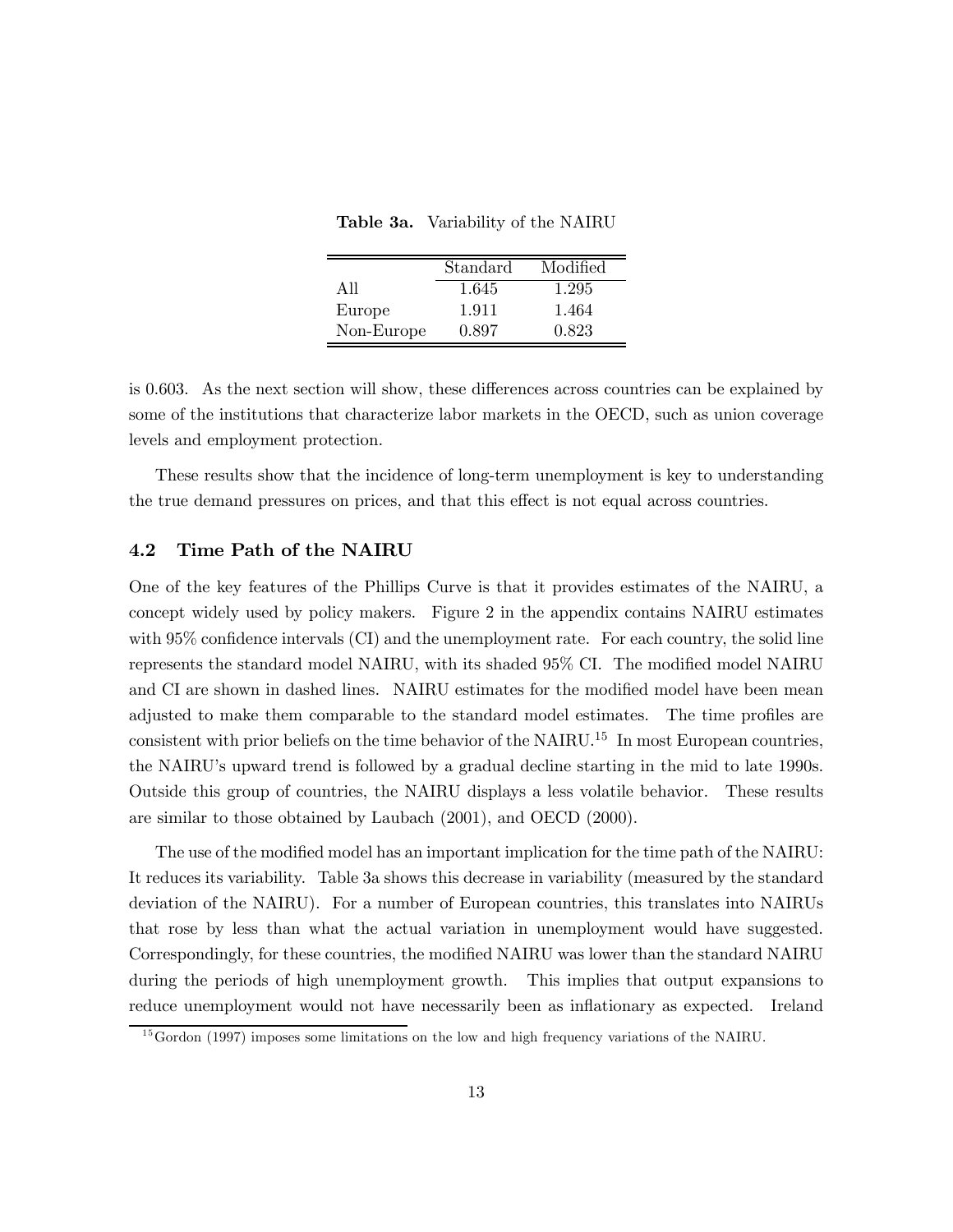|            | Standard | Modified | $%$ Change |
|------------|----------|----------|------------|
| All        | 4.159    | 3.473    | $-0.198$   |
| Europe     | 4.254    | 3.426    | $-0.242$   |
| Non-Europe | 3.895    | 3.603    | $-0.0810$  |

Table 3b. Confidence Intervals

presents a good example of this. Ireland's tame inflation of the late 1980s and early 90s is considered puzzling given the strong output growth and declining unemployment of the time. One suggested explanation is based on strong productivity growth leading to a decline in the NAIRU (Ball, 1999). The results in this paper suggest an alternative explanation: The usual estimation of the NAIRU is misspecified because it does not consider the effects of long-term unemployment. Properly accounting for these effects results in a lower profile for the NAIRU and a plausible explanation for the Irish puzzle. At its peak in 1989, the modified model implies a NAIRU over 15% lower than the standard model (12.3% NAIRU versus 14.5% for the standard model). A similar case is found in Sweden and Finland during the 1990s. In both these countries, unemployment shot up dramatically, with a large proportion of this growth coming from the long-term unemployed. Under the modified model, this translates into a flatter NAIRU than what the standard model would have implied (14% and 16% lower at their peaks in 2002.and 1994 respectively).

#### 4.3 Confidence Intervals

The use of the Kalman filter has the advantage that it provides an estimate of the uncertainty around the NAIRU. This estimate is calculated from the error variance for the unobserved state. However, the uncertainty around the NAIRU is also affected by the fact that the true parameters in the model are unknown. I will use the Monte Carlo methods suggested by Hamilton (1994) to obtain confidence bands around the NAIRU that take into account both sources of uncertainty.<sup>16</sup>

As reflected in Figure 2, there is a good amount of uncertainty around the estimates of the NAIRU. This is a well documented problem of the NAIRU literature. The 95% CI

 $16$ These methods consist on obtaining simulated parameters based on the distribution of the set of parameters initially estimated. From each different draw of parameters, a new NAIRU series can be derived.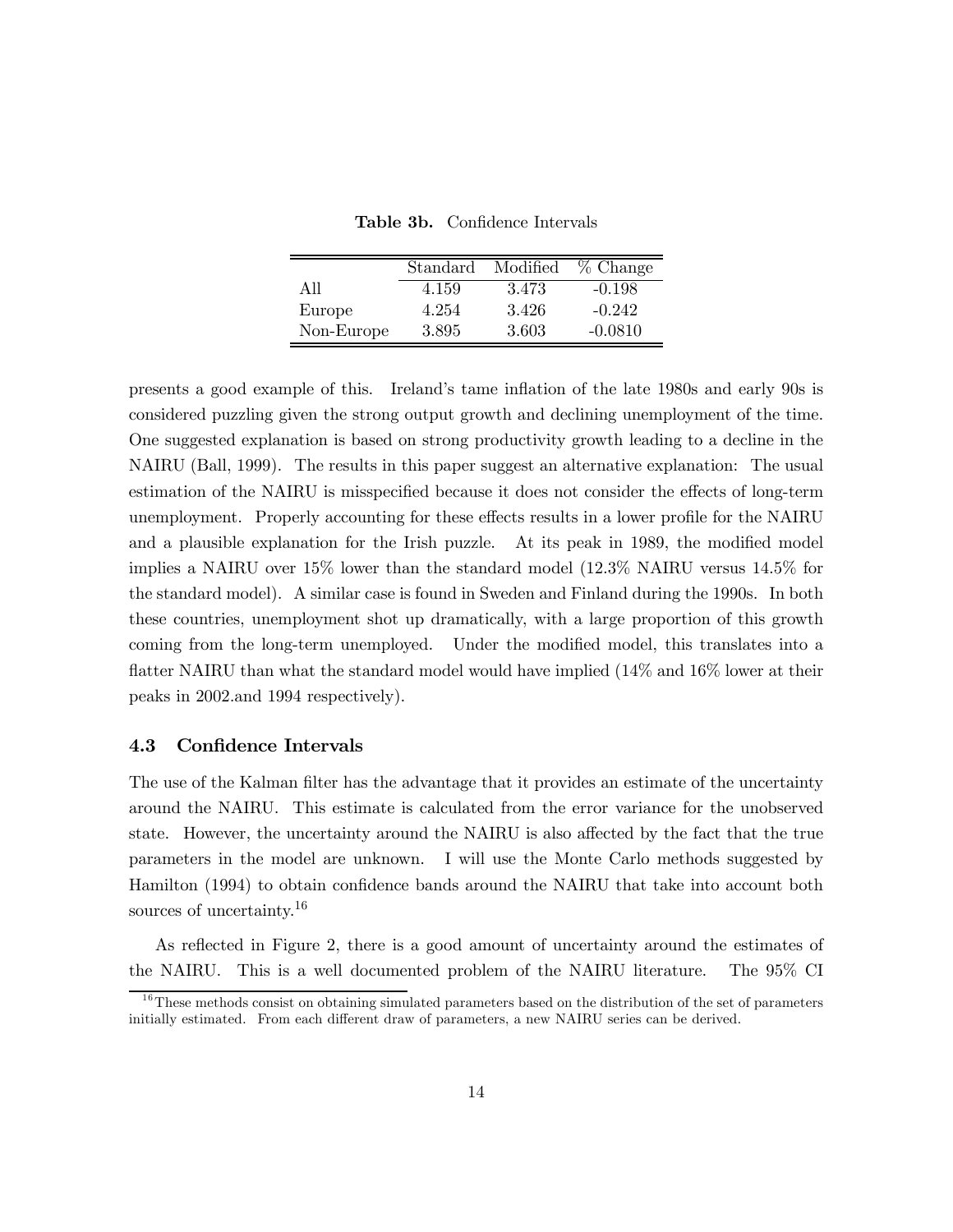tends to be considerably large, and in two cases, Japan and Norway, it completely includes the unemployment rate. The US NAIRU is the most precisely estimated.

This uncertainty problem is solved to some extent by the modified model. Table 3b reports the unweighted mean across countries and across years of the width of the 95% confidence bands for both models, and the corresponding percentage change. The numbers in the table show a considerable reduction in the uncertainty around the NAIRU (19.8 percent reduction in the overall mean width of the NAIRU). The reduced uncertainty can also be observed in the graphs in Figure 2. The dashed CIs are considerably narrower, allowing for a better identification of the NAIRU with respect the unemployment rate.

The estimation of more precise NAIRUs is a major improvement of the modified model over the standard model of the NAIRU, and of great importance to the policy maker.

#### 4.4 Euro Area Analysis

The previous analysis can be extended to investigate the unemployment-inflation trade-off in the euro area as a whole. For this purpose, I am constructing area-wide aggregate variables from individual country data.17 Unemployment series are summed across countries. To obtain the area-wide consumer price index series I am using the "Index method" described in Fagan and Henry (1998) and Fabiani et al (2001). The aggregate index is constructed as the weighted sum of the individual country indices, with fixed weights based on each country's output.

The synthetic euro area data are used to estimate the standard and modified models of the Phillips Curve. The main results are presented in Tables 4 and 5, and Figure 3. Estimation values show that the coefficient on the unemployment gap is highly statistically significant regardless of the model used. The value for  $\alpha$  is 0.734, which is lower than the straight average of 0.798 for the set of European OECD countries. Nevertheless, this value of  $\alpha$  for the euro area seems to be consistent with the individual country results. In terms of the NAIRU, the modified model produces a more accurate estimate of the euro area NAIRU, with an 18% reduction in the mean width of the 95% CI. Euro area results are largely driven by two countries, Germany and France, that account for almost 50% of the labor force. As Figure

 $17$ Euro area aggregate series contain data for all 12 countries excluding Austria and Luxembourg, as no consistent series on unemployment duration is available for these two countries. Given the small size of their labor force, this exclusion is innocuous.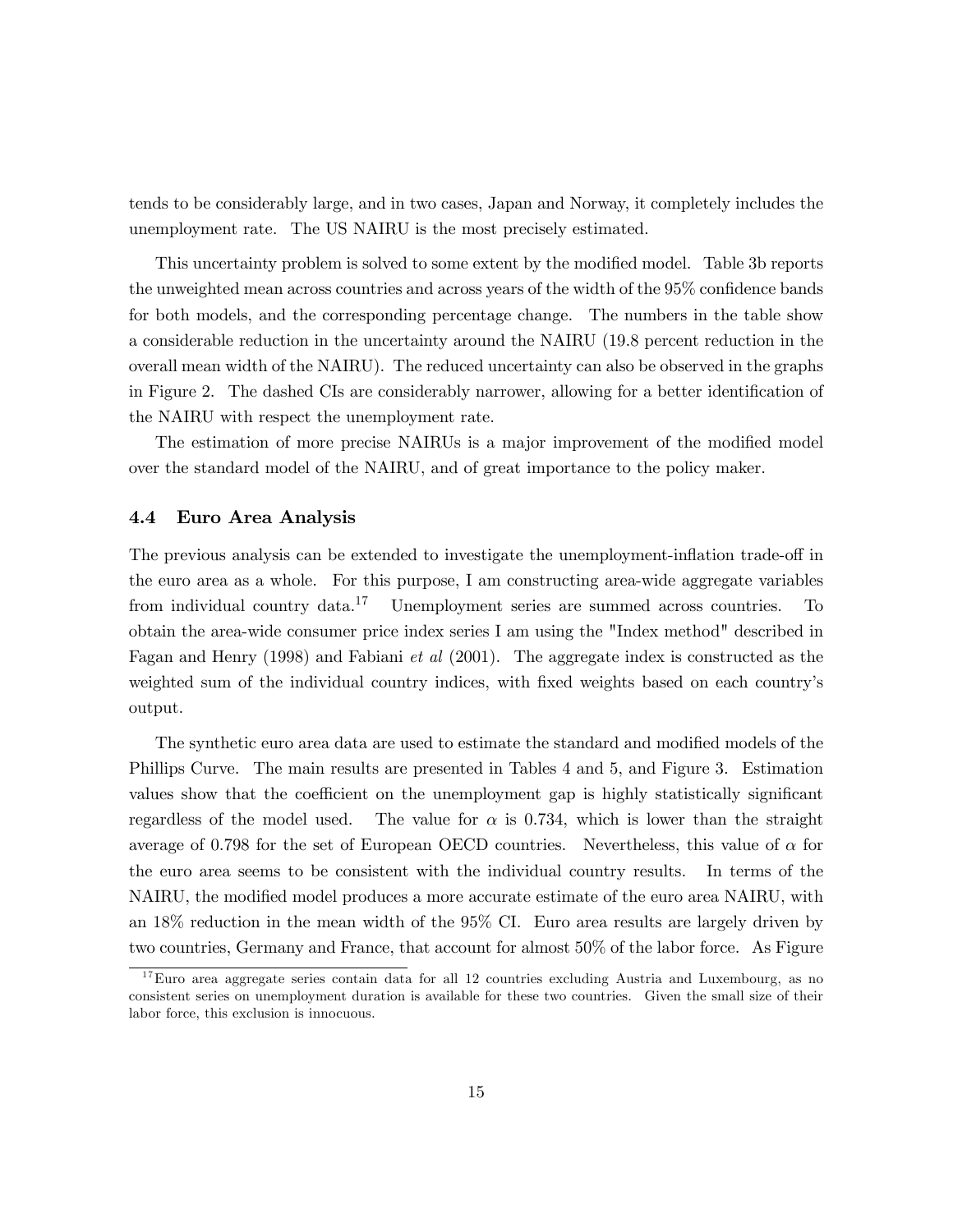|           |         | Standard | Modified |         |       |
|-----------|---------|----------|----------|---------|-------|
| Country   | Sample  |          |          |         |       |
| Euro area | 1973-02 | $-0.399$ | $-0.827$ | 0.734   | 9.327 |
|           |         | (0.093)  | (0.177)  | (0.128) |       |

Table 4. Estimation Results (Euro Area)

Note: White robust standard errors in parenthesis.

| Table 5. Changes in the NAIRU (Euro Area) |  |  |  |  |  |  |  |
|-------------------------------------------|--|--|--|--|--|--|--|
|-------------------------------------------|--|--|--|--|--|--|--|

|          | Confidence Interval Width |             | Nairu Variation |          |
|----------|---------------------------|-------------|-----------------|----------|
| Standard | Modified                  | $\%$ Change | Standard        | Modified |
| 3.442    | 2.925                     | $-0.177$    | 2.415           | 1.670    |

Note: Variation measured by the standard deviation of the NAIRU.

3 shows, the shape of the euro area NAIRU resembles the equivalent series for Germany and France.

Overall, the results show that the individual country results hold at the euro area level.

#### 4.5 Implications for Forecasting

The Phillips Curve has become one of the most popular forecasting tools for inflation. In this section I will follow Stock and Watson (1999) to compare the forecasting performance of the standard and modified models of the Phillips Curve. Similar to their baseline model, I will be estimating equations of the form

$$
\pi_{t+h}^h - \pi_t = \phi U_{gap,t} + \varepsilon_{t+h} \tag{5}
$$

where  $\pi_t^h = \ln (P_t/P_{t-h})$  is the h-year inflation rate, and  $\pi_t$  is inflation over the past year.  $U_{gap}$ takes two possible values: The first value is the gap between the unemployment rate and the standard NAIRU. The second is the gap between  $\tilde{U}$  and  $\tilde{U}^{N}$ . Equation (5) will be estimated recursively using OLS to obtain out of sample forecasts of the change in inflation. That is,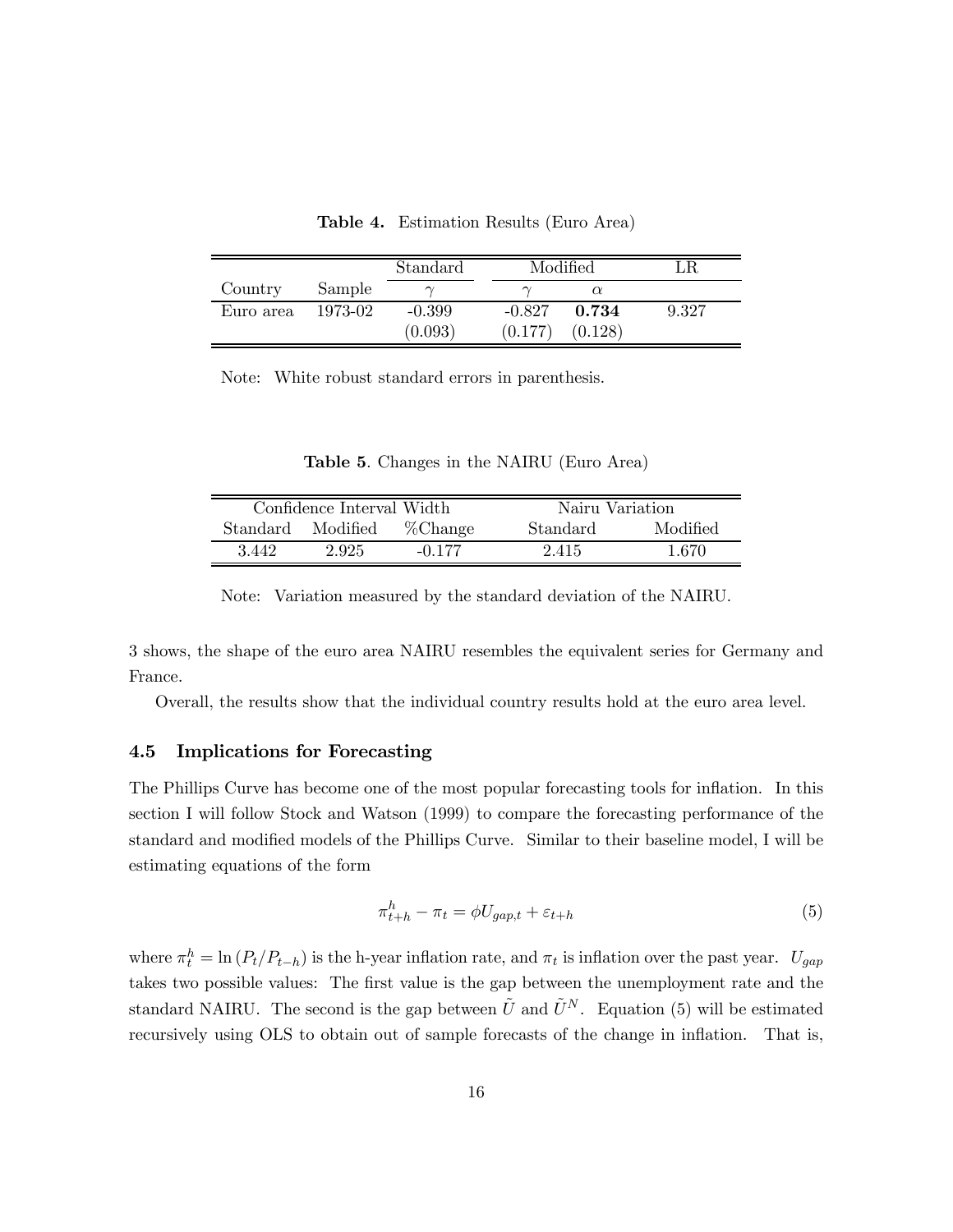Table 6. Forecast Results

|         |        | Real Time |                          | Ex-post |          | Constant |       |
|---------|--------|-----------|--------------------------|---------|----------|----------|-------|
|         | Std.   | Mod.      | Std.                     | Mod.    | Std.     | Mod.     |       |
| All     | 0.0891 | 0.0740    | 0.0854                   | 0.0682  | 0.125    | 0.121    | 0.258 |
| Europe  | 0.0963 | 0.0754    | 0.0885                   | 0.0716  | 0.130    | 0.126    | 0.281 |
| Non-Eu. | 0.0764 | 0.0698    | 0.0725                   | 0.0678  | 0.119    | 0.117    | 0.229 |
|         |        |           |                          |         |          |          |       |
|         |        |           | 2-yr ahead forecast RMSE |         |          |          |       |
|         |        | Real Time | Ex-post                  |         | Constant |          | AR(1) |
|         | Std.   | Mod.      | Std.                     | Mod.    | Std.     | Mod.     |       |
| All     | 0.283  | 0.268     | 0.294                    | 0.271   | 0.351    | 0.349    | 0.384 |
| Europe  | 0.286  | 0.270     | 0.299                    | 0.273   | 0.356    | 0.353    | 0.419 |
| Non-Eu. | 0.267  | 0.262     | 0.271                    | 0.266   | 0.344    | 0.341    | 0.371 |

I will estimate the model using only data available before the forecast period. For example, to forecast the change in inflation from period t to period  $t + h$  I will estimate (5) using data up to and including period  $t$ . For the next forecast period, I will add one more observation to the data, and so on. This way, for each country and for each measure of the gap, I will obtain a forecast series for the change in inflation for the period 1995-2002. Given the annual nature of the data, I will calculate one-year and two-year ahead forecasts of inflation. Stock and Watson (1999) assume a constant NAIRU in their estimations. I will be assuming instead three different specifications for the NAIRU. The first one is a constant NAIRU. The second one is a real time NAIRU: A full model is estimated and a new NAIRU is calculated recursively every period using only data available at the time of the estimation. Finally, I will be using an ex-post NAIRU, uniquely calculated using the full sample. In addition, I am also comparing the results from these estimations with the forecast obtained from a univariate, AR(1), model of the change in inflation.

The results obtained are summarized in Table 6. The table displays the average across countries of the root mean squared error (RMSE) of the forecast for each of the possible estimations. A number of conclusions can be drawn from these results. First, the modified model outperforms the standard model at both, the one-year and two-year horizons, and for all three specifications of the Phillips Curve. This is reflected on the lower RMSE values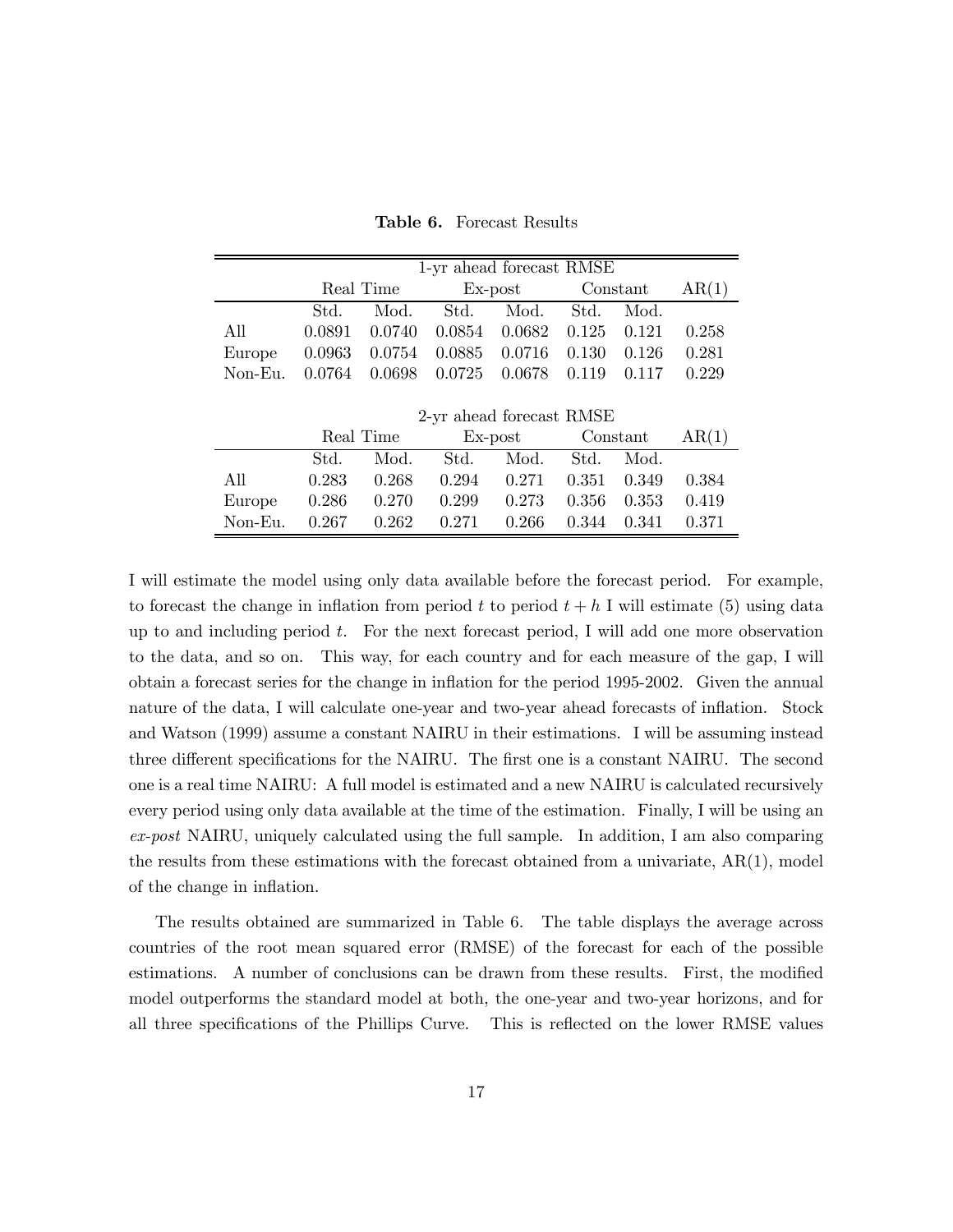(improvement over the standard model is 20-25%). Second, the improvement from using the modified model is more pronounced in the European than in the non-European countries. This is to expect, given that the modified model affects primarily, but not exclusively, the European countries. Third, the ability to forecast changes in inflation decreases dramatically as we move from the one-year to the two-year horizon; the RMSEs at the two-year horizon are considerably larger. The first of these results has very important implications for the use of the Phillips curve as a forecasting device: Forecasting using the Phillips Curve can be improved on by disaggregating unemployment in terms of duration.

In regards to the univariate forecasts, a number of recent studies (Atkenson and Ohanian, 2001) question the usefulness of Phillips Curves as forecasting tools, and claim that simple univariate models are as good, if not better, predictors of inflation. The results in this paper do not support these arguments, as shown on the last column in Table 4. The RMSEs of the AR(1) forecasts are larger than those obtained using time-varying NAIRU Phillips Curves. Fabiani and Mestre (2000) perform a similar forecasting exercise using Euro Area data and conclude that "the Phillips Curve outperforms a simple AR model of inflation, sometimes by a wide margin."

#### 4.5.1 Evaluating the Forecasts

For a proper assessment and comparison of the various forecasts, it is important to have a statistical measure of their differences. One of these measures is the forecast combining regression used by Stock and Watson (2001) and others. The procedure entails the estimation of equations with the form

$$
\Delta \pi_t = \omega \Delta \pi_t^{f,M} + (1 - \omega) \Delta \pi_t^{f,ST} + \varepsilon_t \tag{6}
$$

where  $\Delta \pi_t^{f,M}$  is the forecast change in inflation obtained using the modified model of the Phillips Curve, and  $\Delta \pi_t^{f,ST}$  is the equivalent forecast obtained with the standard model. The value of  $\omega$  determines the relative performance of the two competing models. The higher the value of  $\omega$ , the better the performance of the modified model over the standard model. Ideally, equation (6) ought to be estimated individually for each country. Unfortunately, the small number of forecast observations hinders the ability to produce such estimates at the country level. To get around this problem, I am specifying (6) as a system of equations, one for each country. Estimation of the system by GLS will use Seemingly Unrelated Regressions (SUR).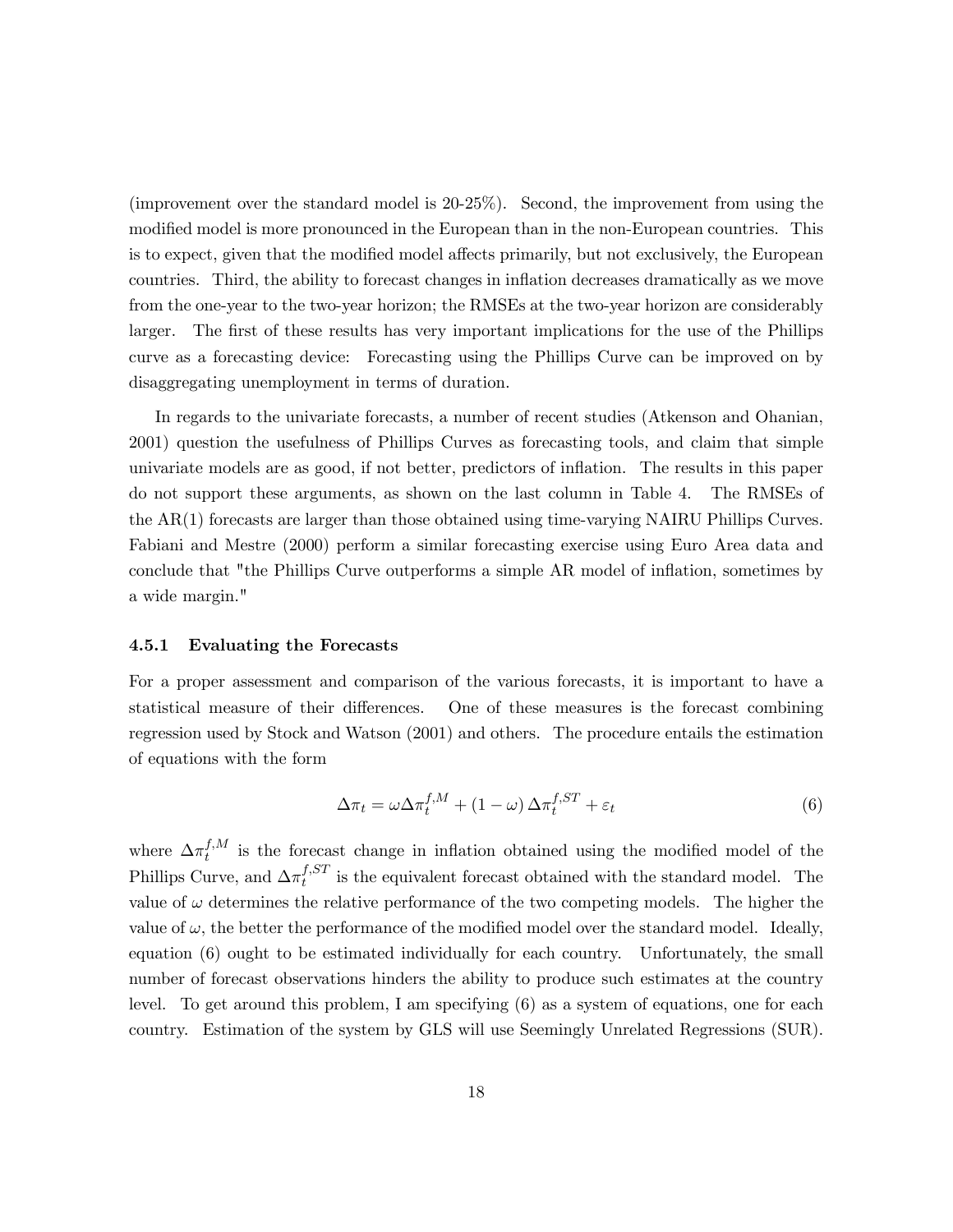|            | 1 yr. ahead |            |          |  |  |  |  |
|------------|-------------|------------|----------|--|--|--|--|
|            | Real Time   | $Ex$ -post | Constant |  |  |  |  |
| All        | 0.848       | 0.872      | 0.571    |  |  |  |  |
|            | (0.356)     | (0.282)    | (0.472)  |  |  |  |  |
| Europe     | 0.985       | 1.024      | 0.627    |  |  |  |  |
|            | (0.269)     | (0.140)    | (0.417)  |  |  |  |  |
| Non Europe | 0.728       | 0.683      | 0.445    |  |  |  |  |
|            | (0.296)     | (0.327)    | (0.349)  |  |  |  |  |

Table 7. Forecast Evaluation Results

Note: Estimation by GLS using SUR. Standard errors in parenthesis.

The use of SUR lies on the assumption that the residuals are contemporaneously correlated across equations. This assumption seems plausible for the forecast errors in (6), since they are all generated from equivalent models. To increase the precision of the estimation, I am also assuming that the estimated coefficients are equal across countries.

The results obtained are reported in Table 7. It displays the value of  $\omega$  for each of the possible forecast estimations and for the three country groups. Focusing on the forecasts at the one year horizon, the modified version of the Phillips Curve outperforms the standard version when the NAIRU is allowed to vary. This is implied by the values of  $\omega$  estimated to be greater than 0 and close to 1. When the NAIRU is assumed to be constant, the modified model is not significantly different from the standard model, with  $\omega$  values estimated quite imprecisely.

# 5 The Role of Labor Market Institutions

It is often argued that the different unemployment experiences in the OECD are the result of institutions that shape labor markets behavior. Nickell (1997) finds that labor market institutions can explain a great deal of the variation in unemployment and long-term unemployment across OECD countries. Similarly, Siebert (1997) claims that "...institutional differences between Europe and the United States can explain their different unemployment pictures."

This section seeks to relate the  $\alpha$  values previously obtained to some of the institutions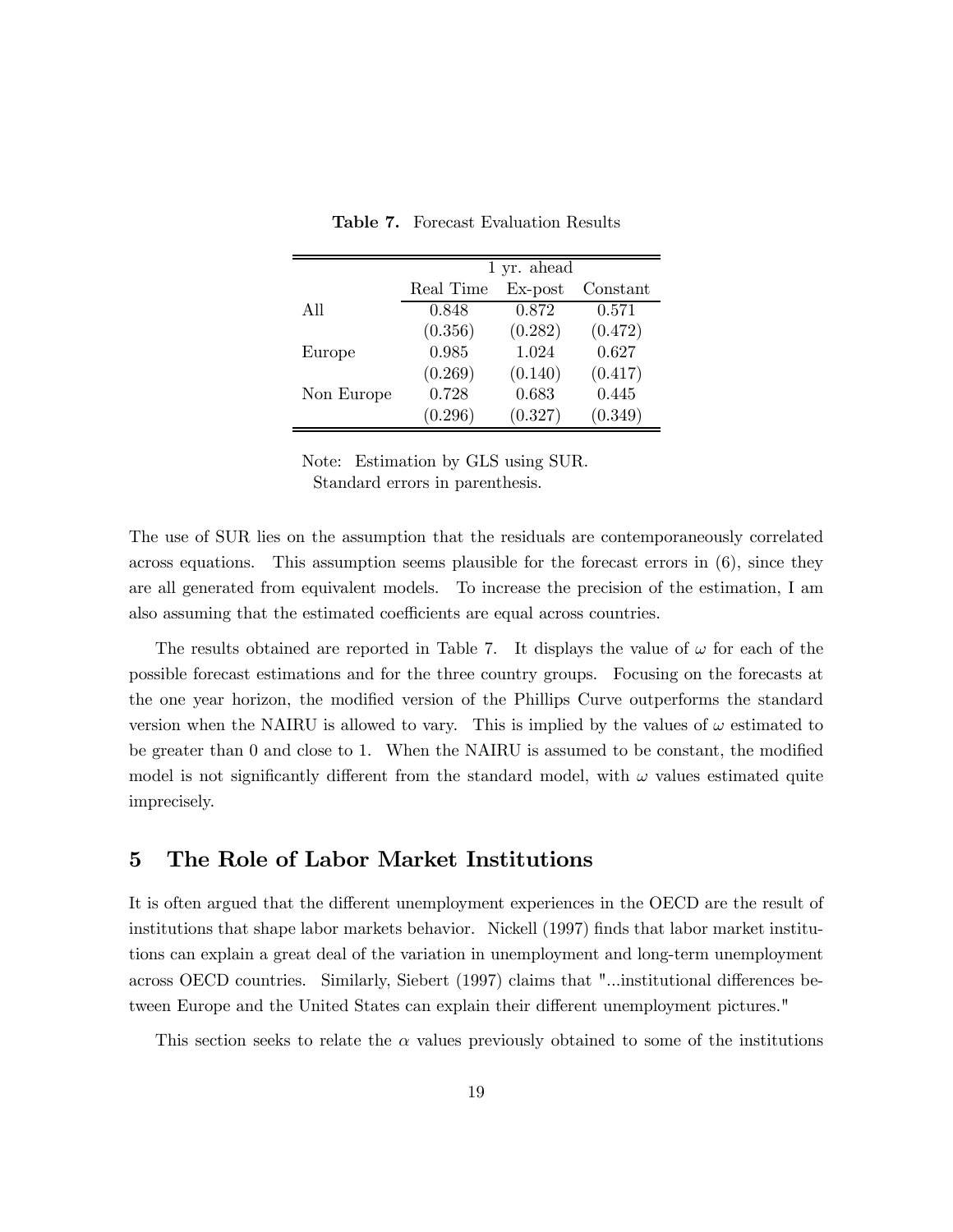|                                | alpha    | alpha   | alpha    | alpha      | alpha     |
|--------------------------------|----------|---------|----------|------------|-----------|
| Constant                       | 0.596    | 0.635   | 0.682    | 0.724      | 0.519     |
|                                | (13.817) | (9.629) | (10.127) | (11.131)   | (11.031)  |
| Emp. Protection                | 0.014    |         |          |            | 0.016     |
|                                | (4.180)  |         |          |            | (4.892)   |
| Coverage                       |          | 0.002   |          |            | 0.001     |
|                                |          | (1.769) |          |            | (1.671)   |
| Duration                       |          |         | 0.027    |            | 0.024     |
|                                |          |         | (1.942)  |            | (1.567)   |
| Labor Market Policies          |          |         |          | $-0.006$   | $-0.008$  |
|                                |          |         |          | $(-2.138)$ | $-1.943)$ |
| Adj. $\overline{\mathrm{R}^2}$ | 0.332    | 0.132   | 0.184    | 0.249      | 0.444     |

Table 8. Weights and Labor Market Institutions

Note: t-stat. in parenthesis based on White heteroskedasticity-robust s.e. Source: Labor market data from Nickell and Layard (1999)

known to affect labor markets. The finding of a link between these two would imply that the same variables used to explain variations in employment performance across countries can also be used to explain the relative importance of the long-term unemployed in the determination of price changes. I will be focusing on the five institutions most widely mentioned in the literature. These are: the employment protection index (refers to the legal regulation of the hiring and firing of workers), union coverage index (proportion of workers actually covered by union bargaining), active labor market policies (government expenditures to help unemployed get back to work), and finally, unemployment benefits duration (in years) and replacement rate.

Table 8 looks at the relationship between these labor market variables and  $\alpha$ . I am regressing  $\alpha$  on the set of labor market institutions. I tested different specifications, from more parsimonious to less parsimonious, to compare the individual and combined effects of these variables. Only the most interesting results are reported. All the variables, except the replacement rate of benefits, are robust predictors of  $\alpha$ , with coefficients significant at the 10% or better. All the coefficients have the expected sign: positive for those institutions that contribute to a smaller impact of the long-term unemployed on inflation, and negative for those institutions (labor market policies) that make the long-term unemployed more likely to influence prices.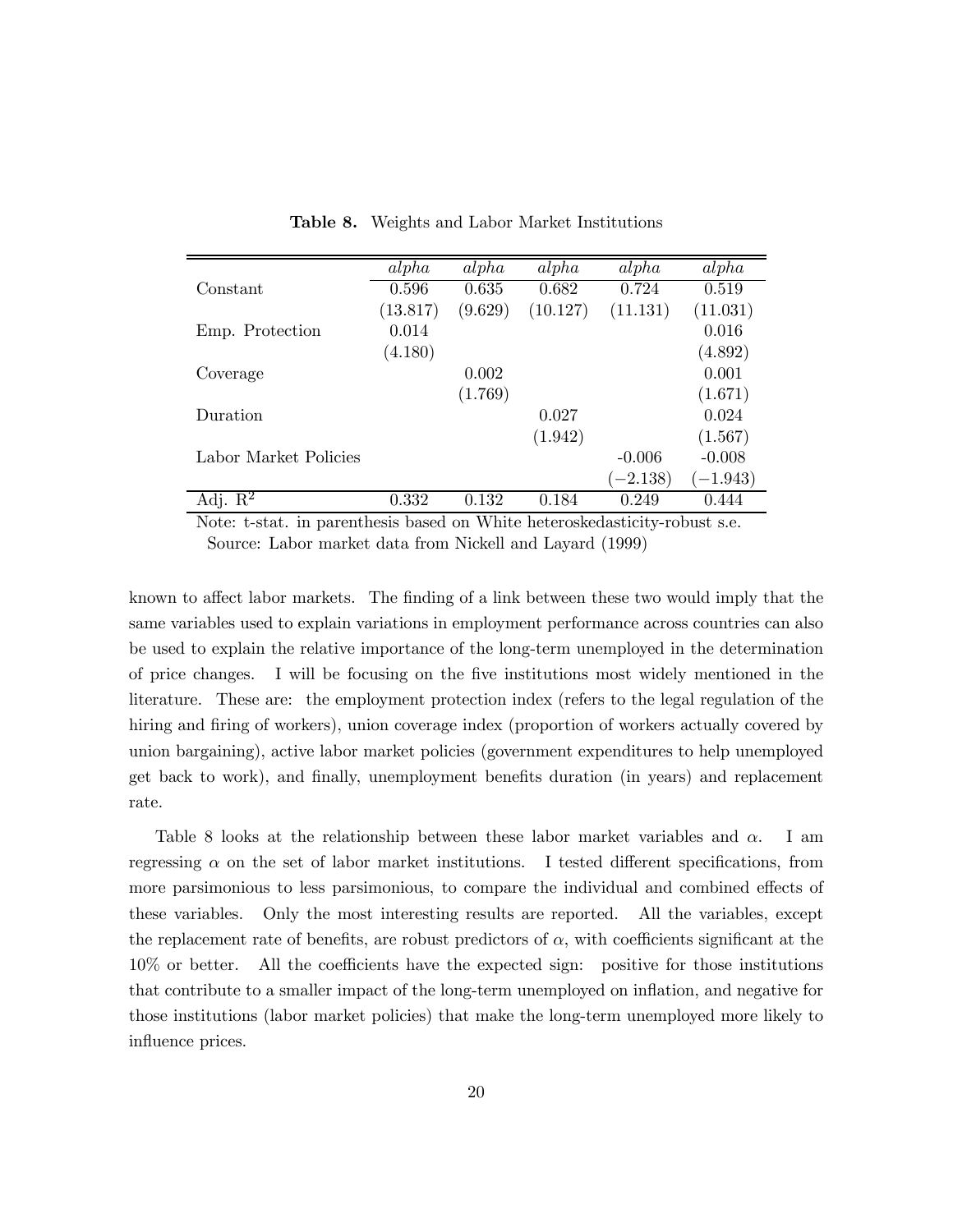Given high levels of employment protection that limit firing and hiring by firms, employers will hire first those unemployed short-term (considered more productive and less risky), making the long-term unemployed (less productive and more costly) less likely to compete for jobs and therefore, affect prices. In regards to unions, to the extent that negotiations are based on the wage aspirations of the employed or the short-term unemployed, there is little room for the long-term unemployed to impact wages. Insider-outsider models of wage determination have similar implications. On the other hand, labor market policies such as assistance with job search and training, will make the long-term unemployed more attractive to employers and more likely to compete for jobs, increasing their influence on wages. Finally, a longer duration of unemployment benefits is likely to increase the time spent unemployed and to reduce the unemployed's impact on wages, as job search efficiency and human capital will deteriorate.

These results seem to indicate that in some countries (those where regulations are more worker friendly) these institutions have the effect of moving the unemployed (and particularly the long-term unemployed) to the fringe of the labor market, causing them to lose their ability to affect prices and wages.

# 6 Robustness to Alternative Specifications

This section tests the robustness of the results to three alternative specifications of the model. First, I will define the NAIRU in terms of wage inflation instead of price inflation. This is a sensible modification, given the relationship between unemployment and wages. Second, I will allow for measures of supply shocks to enter the estimation. In particular, I will consider the effect of the real price of oil. Finally, I will test the sensitivity of the results to the choice of the signal-to-noise ratio.

#### 6.1 The Wage Phillips Curve

Although the standard practice is to estimate the NAIRU in terms of price inflation, there are some studies (Gordon, 1998, Gruen et al, 1999) that use some measure of wage inflation instead. I will follow these studies and use the growth rate of trend unit labor costs as the dependent variable. This variable is defined as the growth rate of nominal wages minus the rate of growth in trend labor productivity. The Phillips Curve now takes the form

$$
\Delta w = \gamma \left( U_t - U_t^N \right) + \varepsilon_t \tag{7}
$$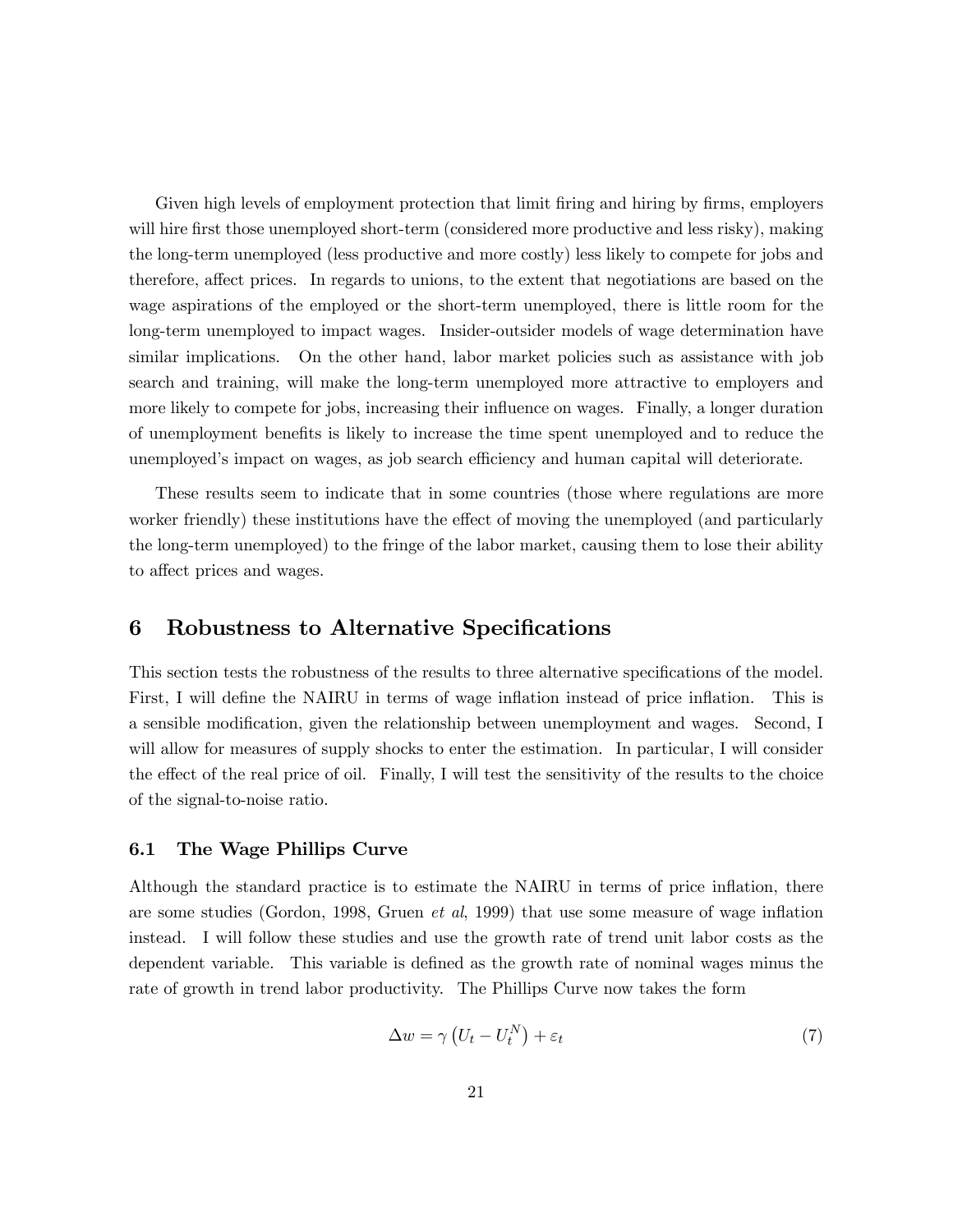|       | Standard |          | Modified | LR        |             | Standard |          | Modified | LR    |
|-------|----------|----------|----------|-----------|-------------|----------|----------|----------|-------|
|       | $\gamma$ | $\gamma$ | $\alpha$ |           |             | $\gamma$ | $\gamma$ | $\alpha$ |       |
| Aus.  | $-0.753$ | $-0.773$ | 0.613    | 3.114     | Japan       | $-1.503$ | $-0.629$ | 0.594    | 2.820 |
|       | (0.302)  | (0.319)  | (0.165)  | 0.080     |             | (0.785)  | (0.297)  | (0.138)  | 0.096 |
| Belg. | $-0.617$ | $-1.000$ | 0.756    | 7.409     | Neth.       | $-0.572$ | $-1.048$ | 0.732    | 6.713 |
|       | (0.126)  | (0.191)  | (0.072)  | 0.000     |             | (0.115)  | (0.183)  | (0.031)  | 0.007 |
| Can.  | $-0.553$ | $-1.293$ | 0.571    | 3.570     | N. Z.       | $-0.937$ | $-1.480$ | 0.681    | 6.732 |
|       | (0.172)  | (0.389)  | (0.099)  | $0.058\,$ |             | (0.413)  | (0.611)  | (0.199)  | 0.005 |
| Denk. | $-0.216$ | $-1.514$ | 0.784    | 5.240     | <b>Norw</b> | $-1.132$ | $-1.478$ | 0.704    | 4.640 |
|       | (0.087)  | (0.579)  | (0.105)  | 0.030     |             | (0.461)  | (0.611)  | (0.091)  | 0.042 |
| Fin.  | $-1.200$ | $-0.732$ | 0.831    | 10.74     | Port.       | $-0.788$ | $-1.931$ | 0.910    | 9.388 |
|       | (0.341)  | (0.159)  | (0.138)  | 0.000     |             | (0.362)  | (0.786)  | (0.117)  | 0.000 |
| Fran. | $-0.299$ | $-0.671$ | 0.743    | 8.014     | Spain       | $-0.250$ | $-0.918$ | 0.939    | 17.27 |
|       | (0.070)  | (0.132)  | (0.169)  | 0.000     |             | (0.057)  | (0.187)  | (0.025)  | 0.000 |
| Germ. | $-0.396$ | $-0.547$ | 0.645    | 10.26     | Swed        | $-0.412$ | $-0.778$ | 0.691    | 3.075 |
|       | (0.127)  | (0.136)  | (0.030)  | 0.000     |             | (0.068)  | (0.125)  | (0.127)  | 0.086 |
| Gree. | $-0.694$ | $-2.151$ | 0.925    | 9.743     | U.K.        | $-1.267$ | $-2.747$ | 0.883    | 11.95 |
|       | (0.280)  | (0.714)  | (0.174)  | 0.000     |             | (0.427)  | (0.886)  | (0.142)  | 0.000 |
| Irel. | $-0.208$ | $-1.138$ | 0.962    | 11.91     | U.S.        | $-1.365$ | $-2.220$ | 0.541    | 2.969 |
|       | (0.089)  | (0.386)  | (0.047)  | 0.000     |             | (0.269)  | (0.427)  | (0.042)  | 0.092 |
| Italy | $-0.784$ | $-1.825$ | 0.892    | 15.68     |             |          |          |          |       |
|       | (0.364)  | (0.691)  | (0.147)  | 0.000     |             |          |          |          |       |

Table 9. Estimation Results (Wage Inflation)

Note: White robust standard errors in parenthesis.

where  $\Delta w$  is change in the growth rate of trend unit labor costs. Equation (7) is equivalent to equation 5 in Gordon (1998). It assumes that the same factors that affect price inflation also affect wage inflation. The equation will be estimated using both, the standard and modified models of the NAIRU. Tables 9 contains the results from the estimation. A comparison of these results with those obtained when price inflation is used as the dependent variable shows that the choice of inflation measure does not represent a significant change in the estimates. This follows from the fact that both variables, wage inflation and price inflation, are quite similar and track each other very closely. The average correlation between the two variables is 0.861, with some countries where the correlation is around 0.950. The different values of  $\alpha$  remain mostly unchanged across estimations, with the average difference being less than 5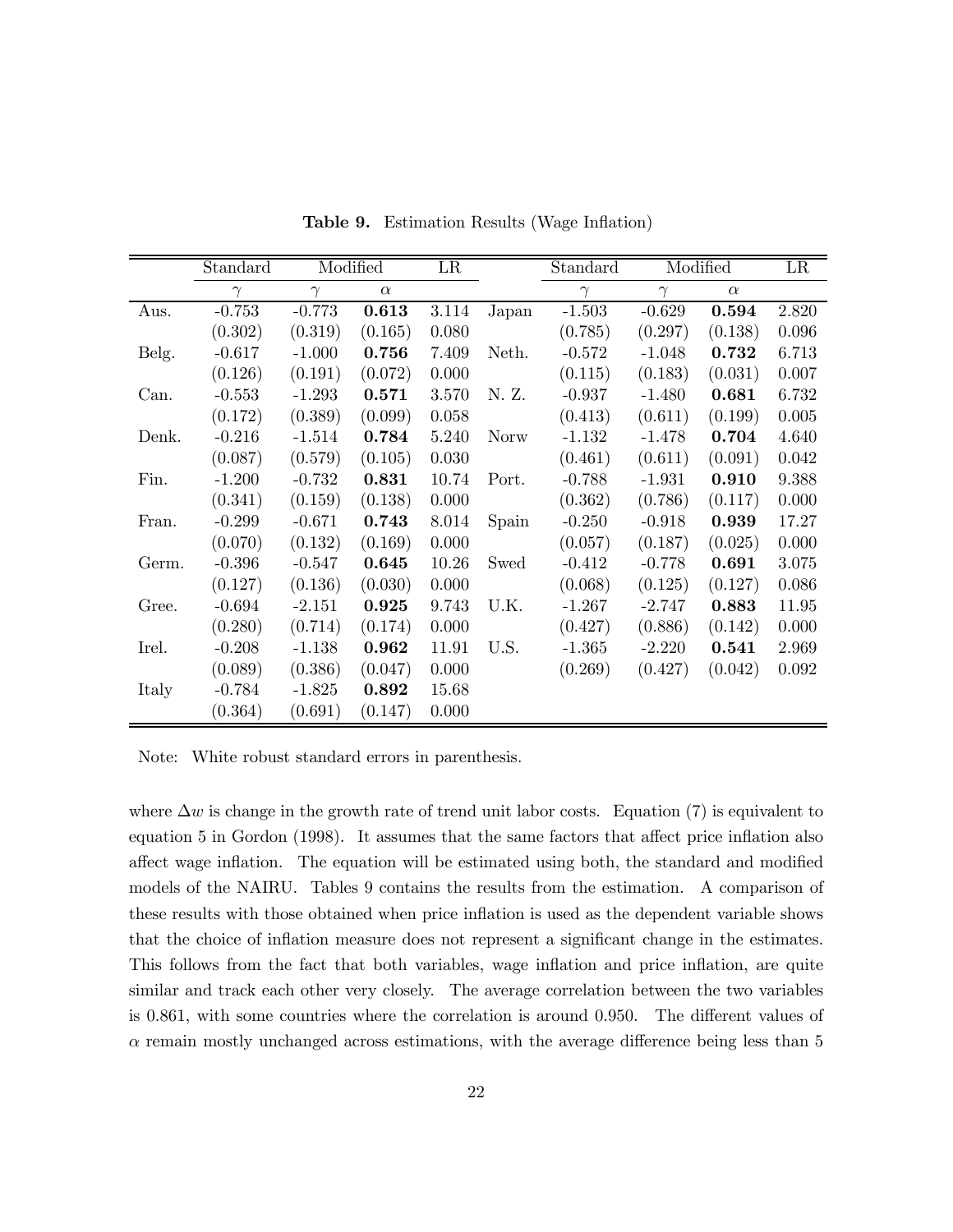| Australia  | 0.655   | Belgium | 0.718   | Canada      | 0.539   |
|------------|---------|---------|---------|-------------|---------|
|            | (0.197) |         | (0.053) |             | (0.069) |
| Denmark    | 0.753   | Finland | 0.816   | France      | 0.732   |
|            | (0.094) |         | (0.119) |             | (0.093) |
| Germany    | 0.658   | Greece  | 0.919   | Ireland     | 0.952   |
|            | (0.056) |         | (0.102) |             | (0.058) |
| Italy      | 0.877   | Japan   | 0.578   | Netherlands | 0.663   |
|            | (0.207) |         | (0.093) |             | (0.022) |
| N. Zealand | 0.684   | Norway  | 0.736   | Portugal    | 0.890   |
|            | (0.145) |         | (0.104) |             | (0.156) |
| Spain      | 0.921   | Sweden  | 0.675   | UK          | 0.853   |
|            | (0.020) |         | (0.077) |             | (0.216) |
| <b>US</b>  | 0.526   |         |         |             |         |
|            | (0.028) |         |         |             |         |
|            |         |         |         |             |         |

Table 10. Estimated  $\alpha$  Weights (Shocks Augmented Model)

percent. The results in the tables are corroborated by a graphical analysis of the the resulting NAIRUs.<sup>18</sup> The time profiles of the NAIRUs are similar for both measures of inflation. In general, the results do not seem to be affected by the choice of inflation variable.

#### 6.2 The Effect of Supply Shocks

As described in equation (1), Phillips Curve equations typically include a vector of variables that capture the impact of supply shocks. The most common of these variables are commodity prices such as oil, the exchange rate, and relative import prices. In this subsection I will be estimating the same set of equations augmented by the contemporaneous change in the real price of oil.19

Table 10 contains the results from these augmented Phillips Curves. It focuses on the different weights  $\alpha$  resulting from the estimations.<sup>20</sup> Once again, the results are consistent with those obtained by the baseline model. The value of  $\alpha$  does not deviate significantly from its original value. The coefficient on the unemployment gap (not reported) remains significant

<sup>&</sup>lt;sup>18</sup>Given the similarities with the price inflation NAIRUs, the graphical results are not reported but are available upon request.

 $19$ Using other measures of supply shocks such as an import price index produced similar results.

 $20^{\circ}$ Complete tables and graphical results are not included but are avaible from the author.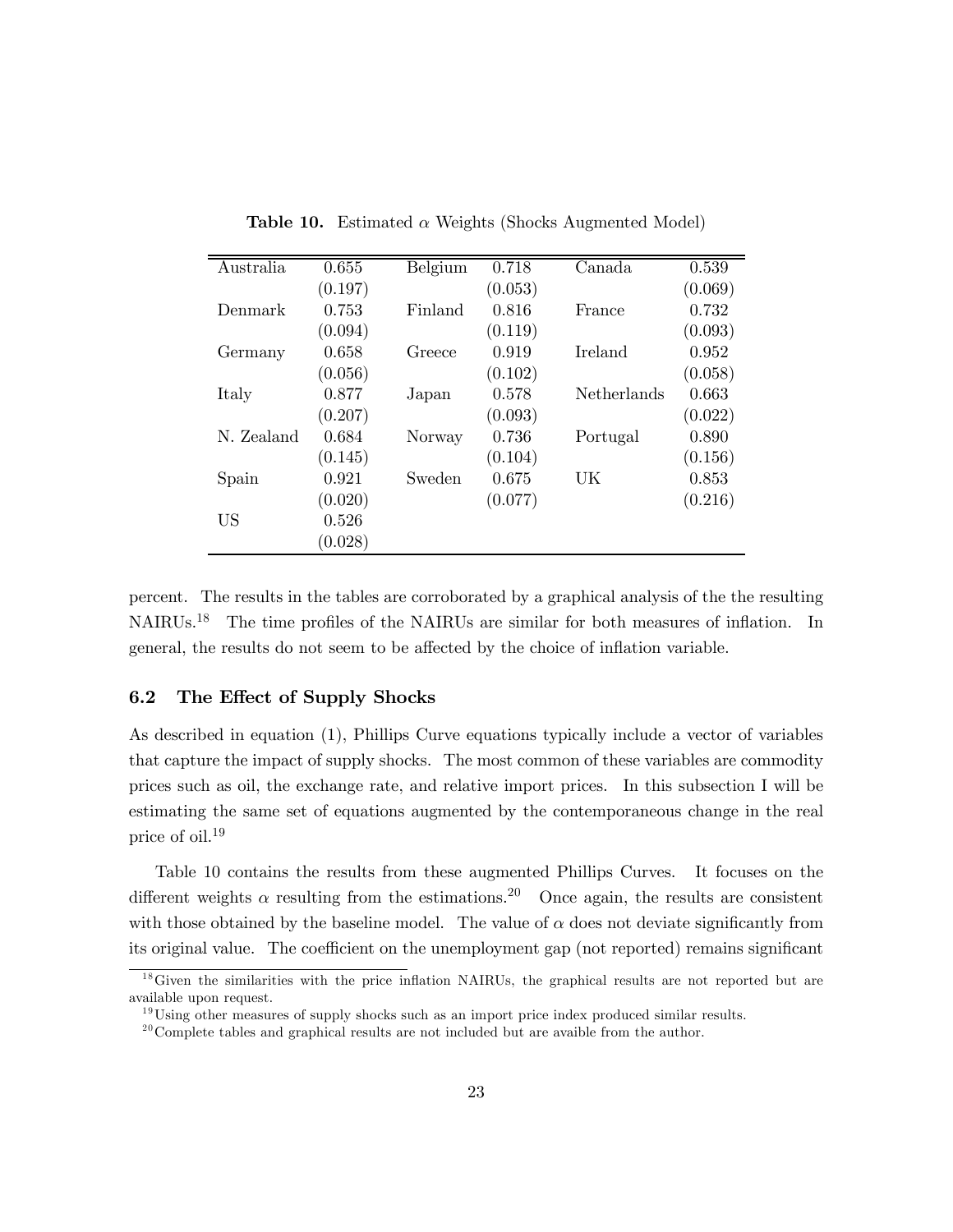|           | $\overline{0.02}$ | 0.04    | 0.06    |             | 0.02    | 0.04    | 0.06    |
|-----------|-------------------|---------|---------|-------------|---------|---------|---------|
|           |                   |         |         |             |         |         |         |
| Australia | 0.641             | 0.639   | .0648   | Japan       | 0.568   | 0.583   | 0.601   |
|           | (0.216)           | (0.221) | (0.209) |             | (0.128) | (0.121) | (0.115) |
| Belgium   | 0.737             | 0.733   | 0.745   | Netherlands | 0.659   | 0.672   | 0.663   |
|           | (0.066)           | (0.060) | (0.069) |             | (0.033) | (0.028) | (0.030) |
| Canada    | 0.545             | 0.556   | 0.568   | N. Zealand  | 0.705   | 0.698   | 0.703   |
|           | (0.082)           | (0.085) | (0.091) |             | (0.174) | (0.168) | (0.171) |
| Denmark   | 0.744             | 0.741   | 0.733   | Norway      | 0.720   | 0.729   | 0.736   |
|           | (0.068)           | (0.065) | (0.076) |             | (0.107) | (0100)  | (0.105) |
| Finland   | 0.808             | 0.804   | 0.811   | Portugal    | 0.885   | 0.881   | 0.886   |
|           | (0.167)           | (0.163) | (0.168) |             | (0.138) | (0.140) | (0.141) |
| France    | 0.741             | 0.768   | 0.799   | Spain       | 0.940   | 0.942   | 0.944   |
|           | (0.113)           | (0.108) | (0.101) |             | (0.013) | (0.013) | (0.015) |
| Germany   | 0.625             | 0.630   | 0.621   | Sweden      | 0.665   | 0.659   | 0.655   |
|           | (0.033)           | (0.035) | (0.029) |             | (0.089) | (0.084) | (0.077) |
| Greece    | 0.940             | 0.947   | 0.943   | UK.         | 0.826   | 0.839   | 0.824   |
|           | (0.128)           | (0.121) | (0.125) |             | (0.190) | (0.183) | (0.193) |
| Ireland   | 0.968             | 0.967   | 0.965   | <b>US</b>   | 0.541   | 0.538   | 0.535   |
|           | (0.043)           | (0.043) | (0.041) |             | (0.036) | (0.040) | (0.035) |
| Italy     | 0.855             | 0.860   | 0.867   |             |         |         |         |
|           | (0.186)           | (0.191) | (0.194) |             |         |         |         |

**Table 11.** Estimated  $\alpha$  Weights (Alternative  $\sigma_{\nu}^2/\sigma_{\varepsilon}^2$  values)

in all the countries in the study. Overall, these results tend to corroborate the main findings of the paper.

### 6.3 Changes to the Signal-to-Noise Ratio

The choice of the signal-to-noise ratio,  $\sigma_{\nu}^2/\sigma_{\varepsilon}^2$ , determines the high-frequency variation in the NAIRU. In the analysis thus far I have followed the literature in imposing a fixed, arbitrary value for this ratio. This value was chosen to produce time estimates of the NAIRU in line with prior expectations of its shape and in line with estimates in other studies. In this section I will test the sensitivity of  $\alpha$ , the weight on short-term unemployment, to alternative values of the signal-to-noise-ratio. Table 11 contains the value of  $\alpha$  for three different  $\sigma_{\nu}^2/\sigma_{\varepsilon}^2$ : the baseline value of 0.04, a high value of 0.06 and a low value of 0.02. These alternative values will affect the high-frequency but not the long-run variation of the NAIRU. As the table shows,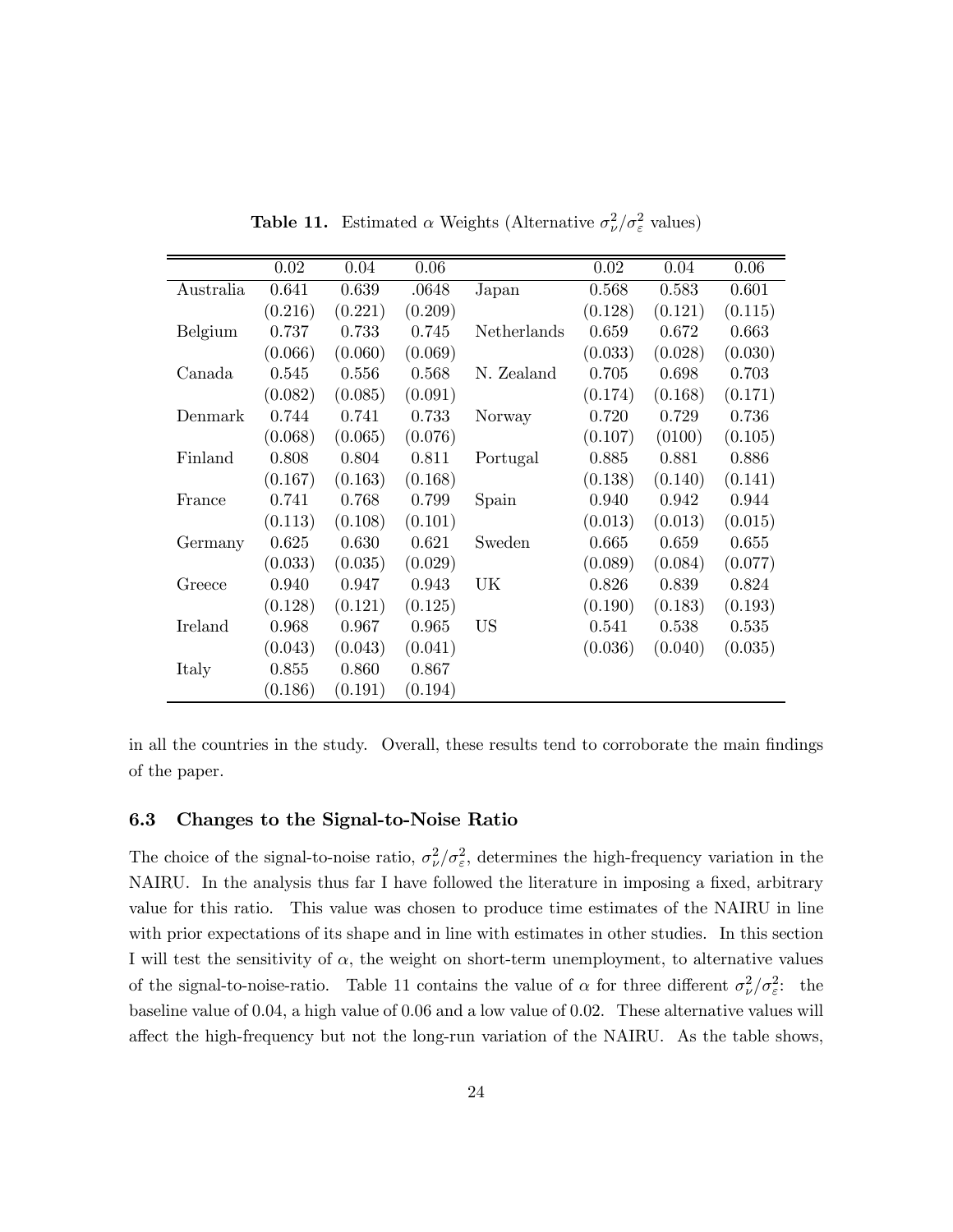the value of  $\alpha$  is not very sensitive to changes in the signal-to-noise ratio. Variations of the estimated values fall within a relatively narrow range.

This result shows that the choice of the signal-to-noise ratio matters for the time-path of the NAIRU but not for the estimated value of  $\alpha$ .

## 7 Conclusions

The emergence of long-term unemployment has shaped the unemployment experiences of many developed (OECD) countries over the last two decades. Labor market theories predict that the long-term unemployed are less relevant in the price formation process than the newly unemployed. This paper has investigated the implications of these predictions for the shortrun trade-off between inflation and unemployment implied by the Phillips Curve. Using a new way to specify the Phillips Curve that allows different unemployment lengths to enter the model, this paper finds that unemployment duration matters for inflation dynamics, and that the long-term unemployed have a smaller effect on inflation. Moreover, the impact of the long-term unemployed is not found to be uniform across countries. In some countries, in particular some Western European countries, the long-term unemployed have a negligible effect on changes in prices. This variation across countries can be explained by some of the institutions that characterize labor markets in the OECD, such as employment protection and unionization levels. These are the same variables that are used to explain the incidence of longterm unemployment. Therefore, changes in the labor market geared to promote employment among the long-term unemployed should also have an impact on their ability to influence prices.

The modified model of the Phillips Curve proposed in this paper has important implications for the policy maker. By looking at the distribution of unemployment in terms of duration, a better measure of inflationary pressures can be developed. This paper finds that this improved measure produces more accurate forecasts of inflation at both, the one-year and twoyear horizons. There are also implications for the estimation of the NAIRU. The modified model generates more precise estimates of the NAIRU, with an average reduction in the mean width of the confidence bands of close to 20 percent.

The results in this paper suggest a number of future research avenues. Similar to Schweitzer (2003), it would be interesting to study the relationship between  $\alpha$  and the data on reemployment probabilities, and to combine the analysis with alternative measures of labor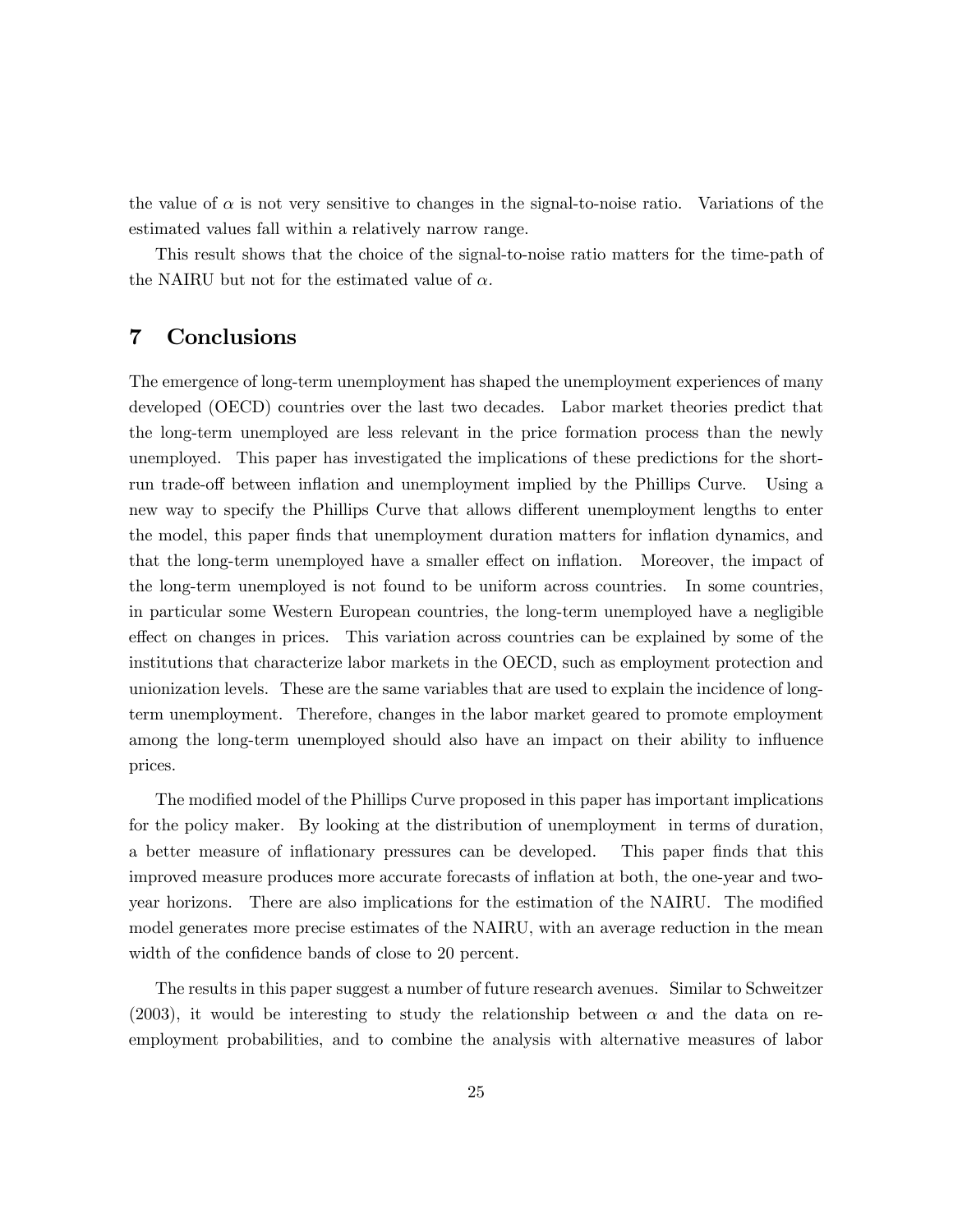market slack. This paper has also shown that information on unemployment duration can help improve the policy maker's assessment of the dynamics of inflation. Additionally, a model can be developed linking the policy maker's actions to changes in unemployment and how they translate into short-term and long-term unemployment.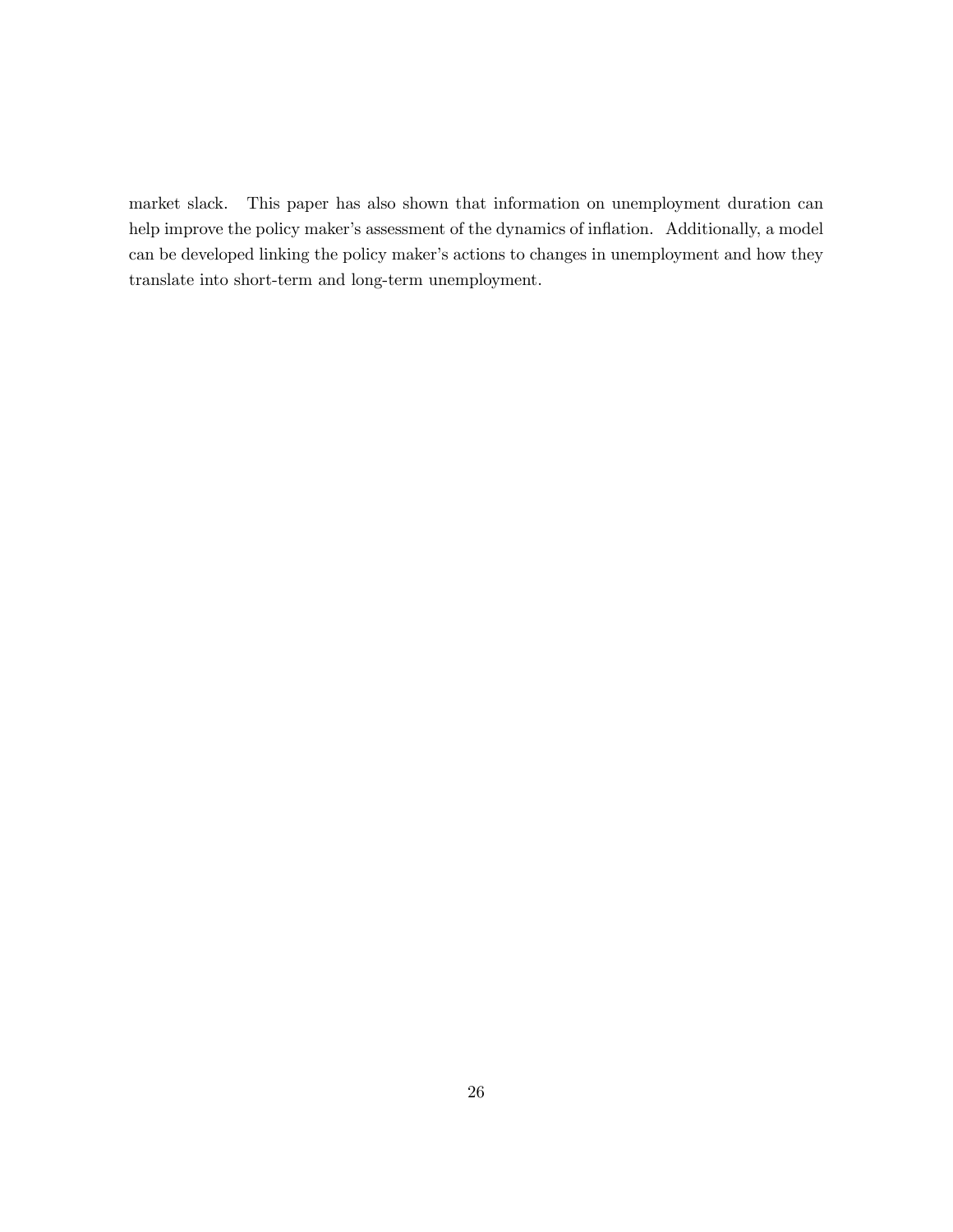# References

- [1] Acemoglu, Daron (1995) "Public Policy in a Model of Long-Term Unemployment," Economica, Vol. 62(246), pp. 161-178.
- [2] Akerlof, George, and Janet L. Yellen (1986) Efficiency Wage Models of the Labor Market, Cambridge University Press.
- [3] Atkenson, Andrew, and Lee E. Ohanian (2001) "Are Phillips Curves Useful for Forecasting Inflation?" Federal Reserve Bank of Minneapolis Quarterly Review, Vol. 25, No. 1, Winter 2001, pp. 2-11.
- [4] Ball, Laurence (1999) "Aggregate Demand and Long-Run Unemployment," Brookings Papers on Economic Activity, Vol. (2), pp. 189-236.
- [5] Ball, Laurence, and N. Gregory Mankiw (2002) "The NAIRU in Theory and Practice," Journal of Economic Perspectives, Vol. 16(4), pp. 115-136.
- [6] Ball, Laurence, and Robert Moffit (2001) "Productivity Growth and the Phillips Curve," NBER Working Paper No. 8421
- [7] Bean, Charles R. (1994) "European Unemployment: A Survey," Journal of Economic Literature, Vol. 32(2), pp. 573-619.
- [8] Blanchard, Olivier, and Peter A. Diamond (1994) "Ranking, Unemployment Duration, and Wages," Review of Economic Studies, Vol. 61(3), pp. 417-34.
- [9] Blanchard, Olivier, and Justin Wolfers (2000) "The Role of Shocks and Institutions in the Rise of European Unemployment: the Aggregate Evidence," The Economic Journal, Vol. 110(462), pp. 1-33.
- [10] Blanchard, Olivier, and Pedro Portugal (2001) "What Hides Behind an Unemployment Rate: Comparing Portuguese and U.S. Labor Markets," American Economic Review, Vol. 91(1), pages 187-207.
- [11] Blanchard, Olivier, and Lawrence H. Summers (1986) "Hysteresis and the European Unemployment Problem," In NBER Macroeconomics Annual, Fischer S (ed.), M.I.T. Press, Cambridge, MA.
- [12] Blanchflower, David G., and Andrew J. Oswald (1994) The Wage Curve, MIT Press, Cambridge, MA.
- [13] Boone, Laurence, Michel Juillard, Doug Laxton, and Papa N'Diaye (2002) "How Well Do Alternative Time-Varying Models of the NAIRU Help Forecast Unemployment and Inflation in OECD Countries?" Computing in Economics and Finance 359.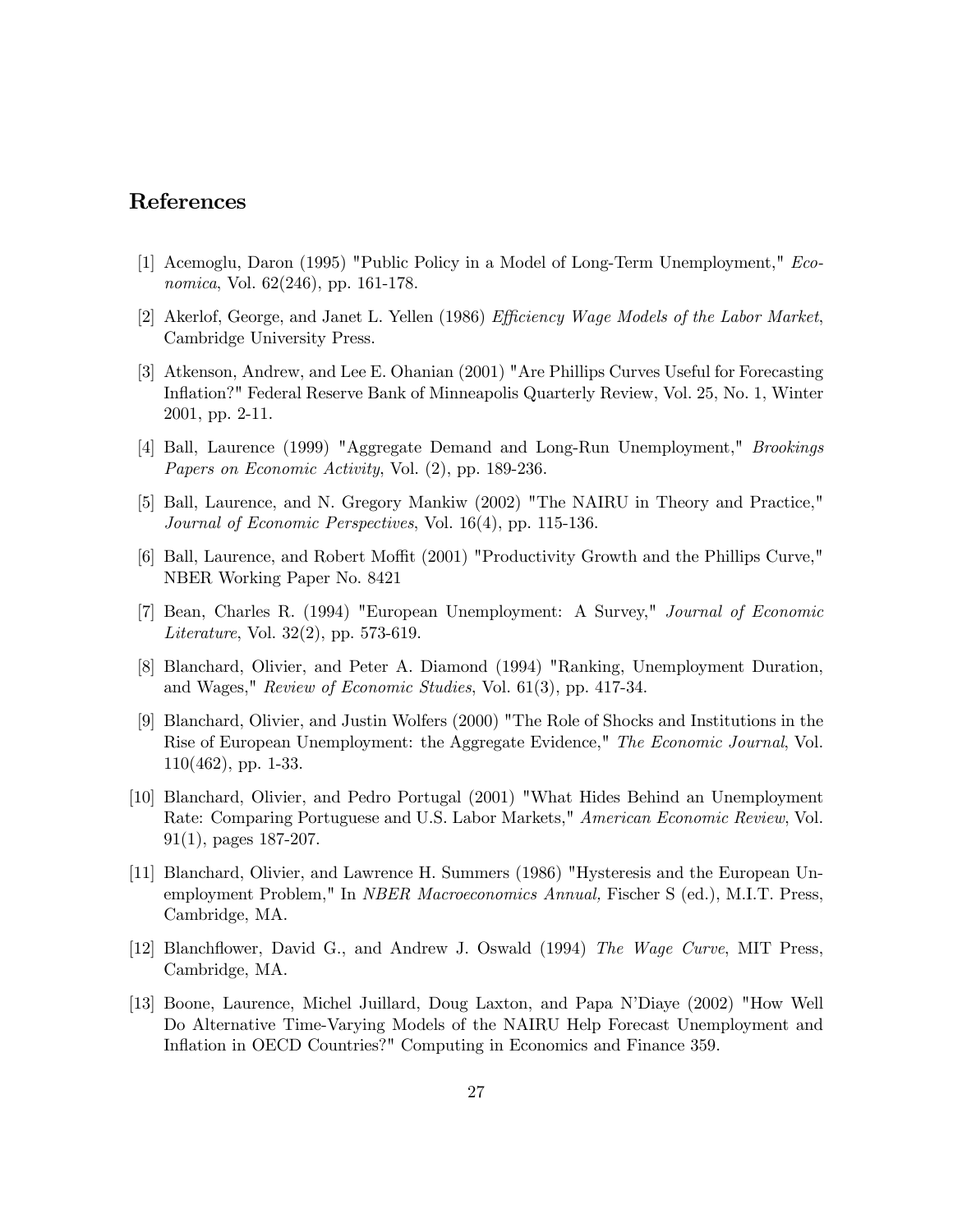- [14] Devine, Theresa J., and Nicholas M. Kiefer (1991) Empirical Labor Economics: The Search Approach, Oxford University Press.
- [15] Duca, John V. (1996) "Inflation, Unemployment, and Duration," Economic Letters, Vol. 52(3), pp. 293-298.
- [16] Fabiani, Silvia, and Ricardo Mestre (2000) "Alternative Measures of the NAIRU in the Euro Area: Estimates and Assessment," European Central Bank Working Paper, No. 17.
- [17] Fabiani, Silvia, and Ricardo Mestre (2001) "A System Approach for Measuring the Euro Area NAIRU," European Central Bank Working Paper, No. 65.
- [18] Fagan, Gabriel, and Jérome Henry (1998) "Long-Run Money Demand in the EU: Evidence for area-wide aggregates," Empirical Economics, Vol. 23(3), pp. 483-506.
- [19] Franz, Wolfgang (1987) "Hysteresis, Persistence, and the NAIRU. A Theoretical and Empirical Analysis for the FRG," in Layard R. and L. Calmfors (eds.), The Fight Against Unemployment, Cambridge, 91-122.
- [20] Gordon, Robert J. (1997) "The Time-Varying NAIRU and its Implications for Economic Policy," *Journal of Economic Perspectives*, Vol. 11(1), pp. 11-32.
- [21] Gordon, Robert J. (1998) "Foundations of the Goldilocks Economy: Supply Shocks and the Time-Varying NAIRU," Brookings Papers on Economic Activity, Vol. (2), pp. 297-346.
- [22] Greenslade, Jennifer V., Richard G. Pierse, and Jumana Saleheen (2003) "A Kalman Filter Approach to Estimating the UK NAIRU," Bank of England Working Paper No. 179.
- [23] Gruen, David, Adrian Pagan, and Christopher Thompson (1999) "The Phillips Curve in Australia," Journal of Monetary Economics, Vol. 44(2), October 1999, pp. 223-258.
- [24] Hamilton, James D. (1994) Time Series Analysis, Princeton University Press.
- [25] Harvey, Andrew C. (1989) Forecasting, Structural Time Series Models and the Kalman Filter, Cambridge University Press.
- [26] Jackman, Richard, and Richard Layard (1991) "Does Long-Term Unemployment Reduce a Person's Chance of a Job? A Time Series Test," Economica, Vol. 58(229), pp. 93-106.
- [27] King, Robert H., and Mark W. Watson (1994) "The Post-War U.S. Phillips Curve: A Revisionist Econometric History," Carnegie-Rochester Conference Series 41, 157-219.
- [28] Laubach, Thomas (2001) "Measuring the NAIRU: Evidence from Seven Economies," The Review of Economics and Statistics, Vol. 83(2), pp. 218-231.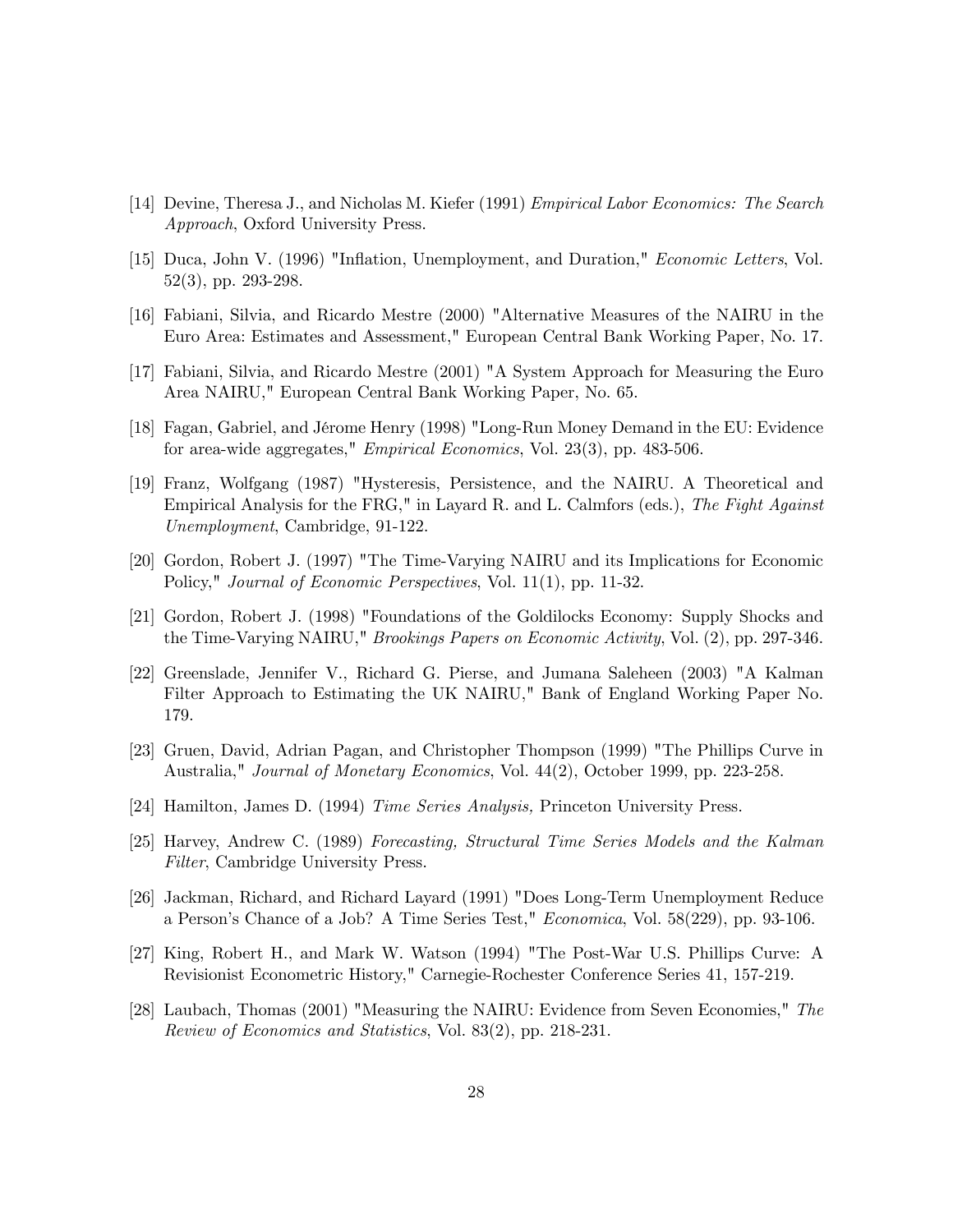- [29] Layard, Richard, Stephen Nickell, and Richard Jackman (1991) Unemployment: Macroeconomic Performance and the Labor Market, Oxford University Press.
- [30] Lindbeck, Assar, and Dennis J. Snower (1989) The Insider-Outsider Theory of Employment and Unemployment, Cambridge: MIT Press.
- [31] Ljungqvist, Lars, and Thomas J. Sargent (1998) "The European Unemployment Dilemma," *Journal of Political Economy*, Vol. 106(3), pp. 514-550.
- [32] Lockwood, Ben (1991) "Information Externalities in the Labor Market and the Duration of Unemployment," Review of Economic Studies, Vol. 58(4), pp. 733-753.
- [33] Machin, Stephen, and Manning, Alan (1999) "The Causes and Consequences of Longterm Unemployment in Europe," Handbook of Labor Economics, Vol 3, Edited by O. Ashenfelter and D. Card., pp. 3085-3139.
- [34] Manning, Neil (1994) "Are Higher Long-Term Unemployment Rates Associated with Lower Earnings?" Oxford Bulletin of Economics and Statistics, Vol. 56(4), pp. 383-397.
- [35] Nickell, Stephen J. (1987) "Why is Wage Inflation in Britain so High?" Oxford Bulletin of Economics and Statistics, Vol. 49(1), pp. 103-128.
- [36] Nickell, Stephen J. (1997) "Unemployment and Labor Market Rigidities: Europe versus North America," Journal of Economic Perspectives, Vol. 11(3), pp. 55-74.
- [37] OECD (1983, 1987) Employment Outlook.
- [38] OECD (2000) "The Concept, Policy Use and Measurement of Structural Unemployment: Estimating a Time Varying NAIRU Across 21 OECD Countries," OECD Economics Department, Working Paper No. 250.
- [39] OECD (2002) "The Ins and Outs of Long-Term Unemployment," OECD Employment Outlook, pp. 189-239.
- [40] Pissarides, Christopher A. (1992) "Loss of Skill During Unemployment and the Persistence of Unemployment Shocks," Quarterly Journal of Economics, Vol. 107(4), pp. 1371-1391.
- [41] Roed, Knut (2002) "Unemployment Hysteresis and the Natural Rate of Vacancies," Empirical Economics, Vol. 27(4), pp. 687-704.
- [42] Schmitt, John, and Jonathan Wadsworth (1993) "Unemployment Benefit Levels and Search Activity," Oxford Bulletin of Economics and Statistics, Vol. 55(1), pp.1-24.
- [43] Siebert, Horst (1997) "Labor Market Rigidities: At the Root of Unemployment in Europe," Journal of Economic Perspectives, Vol. 11(3), pp. 37-54.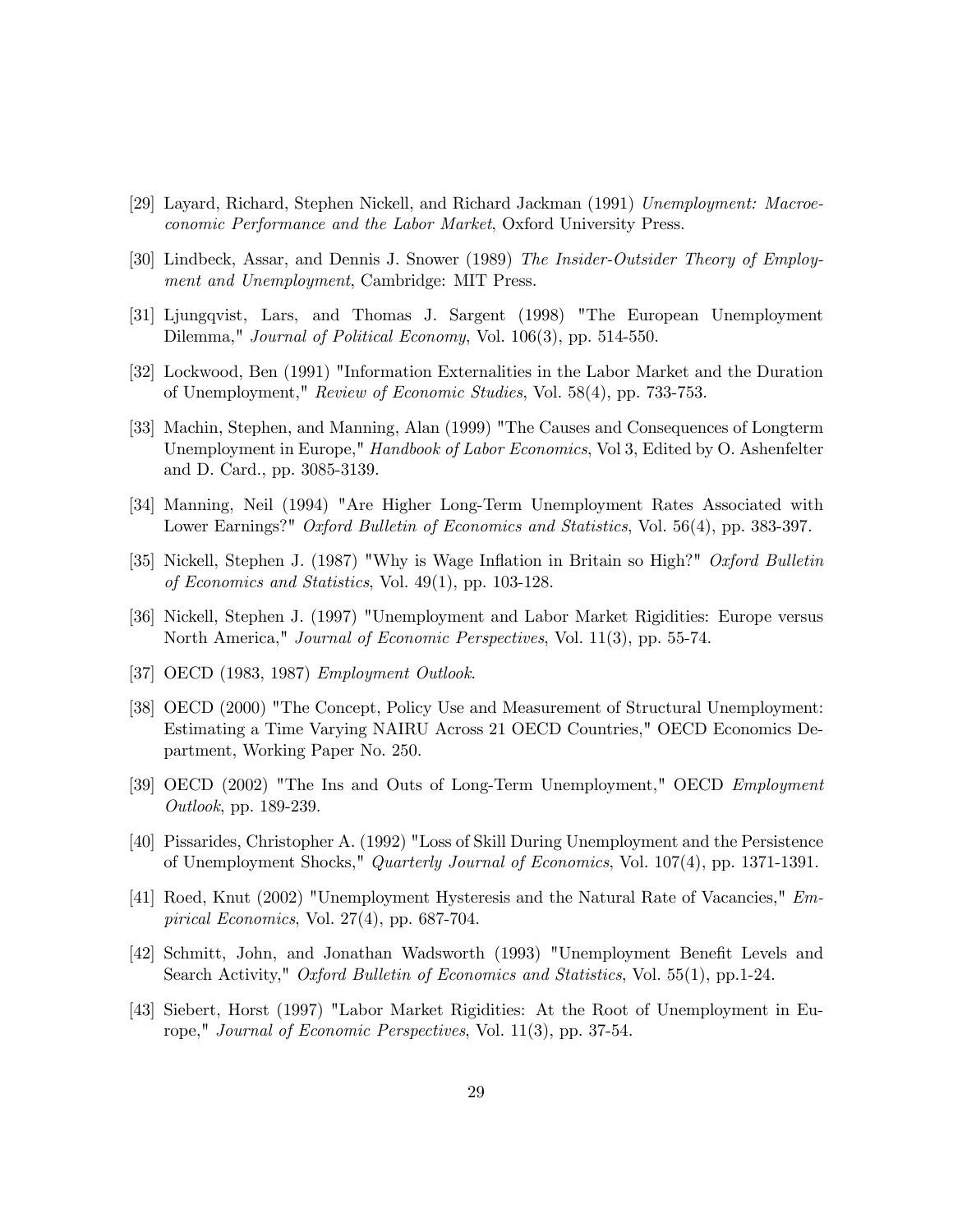- [44] Staiger, Douglas, James H. Stock, and Mark W. Watson (1997) "How Precise Are Estimates of the Natural Rate of Unemployment?" in Romer, C D and Romer, D H (eds.), Reducing Inflation: Motivation and Strategy. Chicago: University of Chicago Press.
- [45] Staiger, Douglas, James H. Stock, and Mark W. Watson (2001) "Prices, Wages, and the U.S. NAIRU in the 1990s," in Alan B. Krueger and Robert M. Solow (eds.), The Roaring Nineties: Can Full Employment Be Sustained?, Russel Sage Foundation.
- [46] Stock, James H., and Mark W. Watson (1998) "Median Unbiased Estimation of Coefficient Variance in a Time Varying Parameter Model," Journal of the American Statistical Association, Vol. 44, pp. 349-358.
- [47] Stock, James H., and Mark W. Watson (1999) "Forecasting Inflation," Journal of Monetary Economics, Vol. 44(2), October 1999, pp.293-335.
- [48] Schweitzer, Mark (2003) "Ready, Willing and Able? Measuring Labor Market Availability in the UK," Federal Reserve Bank of Cleveland Working Paper, No. 0303.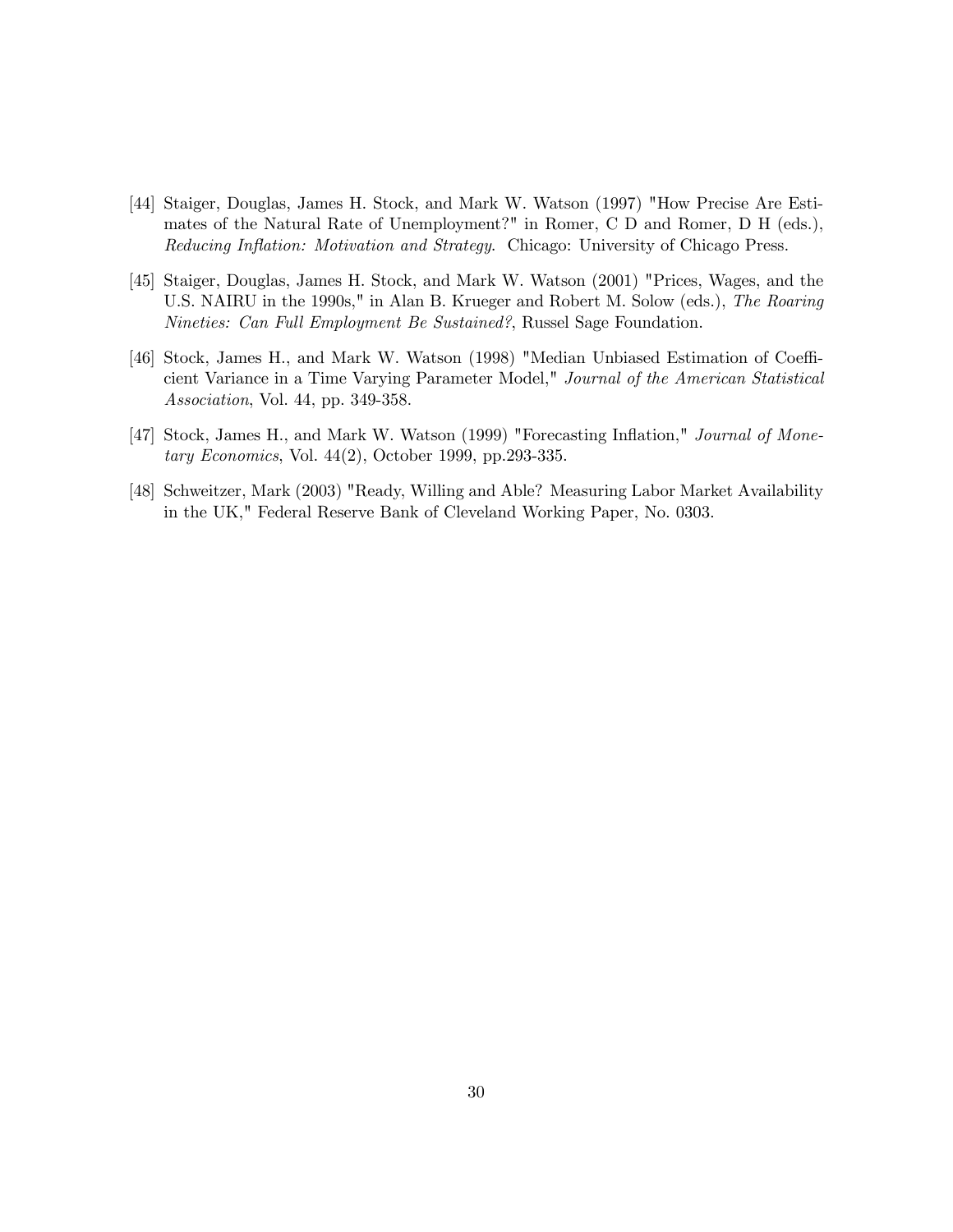|            | $t$ -stat. | Lags           |         | t-stat.  | Lags         |          | t-stat.   | Lags           |
|------------|------------|----------------|---------|----------|--------------|----------|-----------|----------------|
| Australia  | $-4.889$   | 1              | Belgium | $-4.289$ | 1            | Canada   | $-4.5482$ | $\theta$       |
| Denmark    | $-3.167$   | 3              | Finland | $-4.321$ | $\mathbf{1}$ | France   | $-4.798$  | $\theta$       |
| Germany    | $-5.125$   | $\theta$       | Greece  | $-5.300$ | $\mathbf{1}$ | Ireland  | $-5.024$  | $\overline{2}$ |
| Italy      | $-5.496$   | $\overline{0}$ | Japan   | $-5.818$ | $\mathbf{1}$ | Netherl. | $-6.736$  | $\theta$       |
| N. Zealand | $-6.168$   | $\overline{0}$ | Norway  | $-5.467$ | 3            | Portugal | $-6.428$  | 3              |
| Spain      | $-7.205$   | $\overline{0}$ | Sweden  | $-6.989$ | $\Omega$     | UK       | $-6.128$  | $\theta$       |
| <b>US</b>  | $-6.284$   | 1              |         |          |              |          |           |                |

Table 12. Stationarity Analysis on  $\Delta \pi$ (ADF Unit Root Test Results)

Critical Values: 1%, -3.58; 5%, -2.93; 10%, -2.60. t-stat. based on model with constant and no trend. Optimal lag length based on BIC.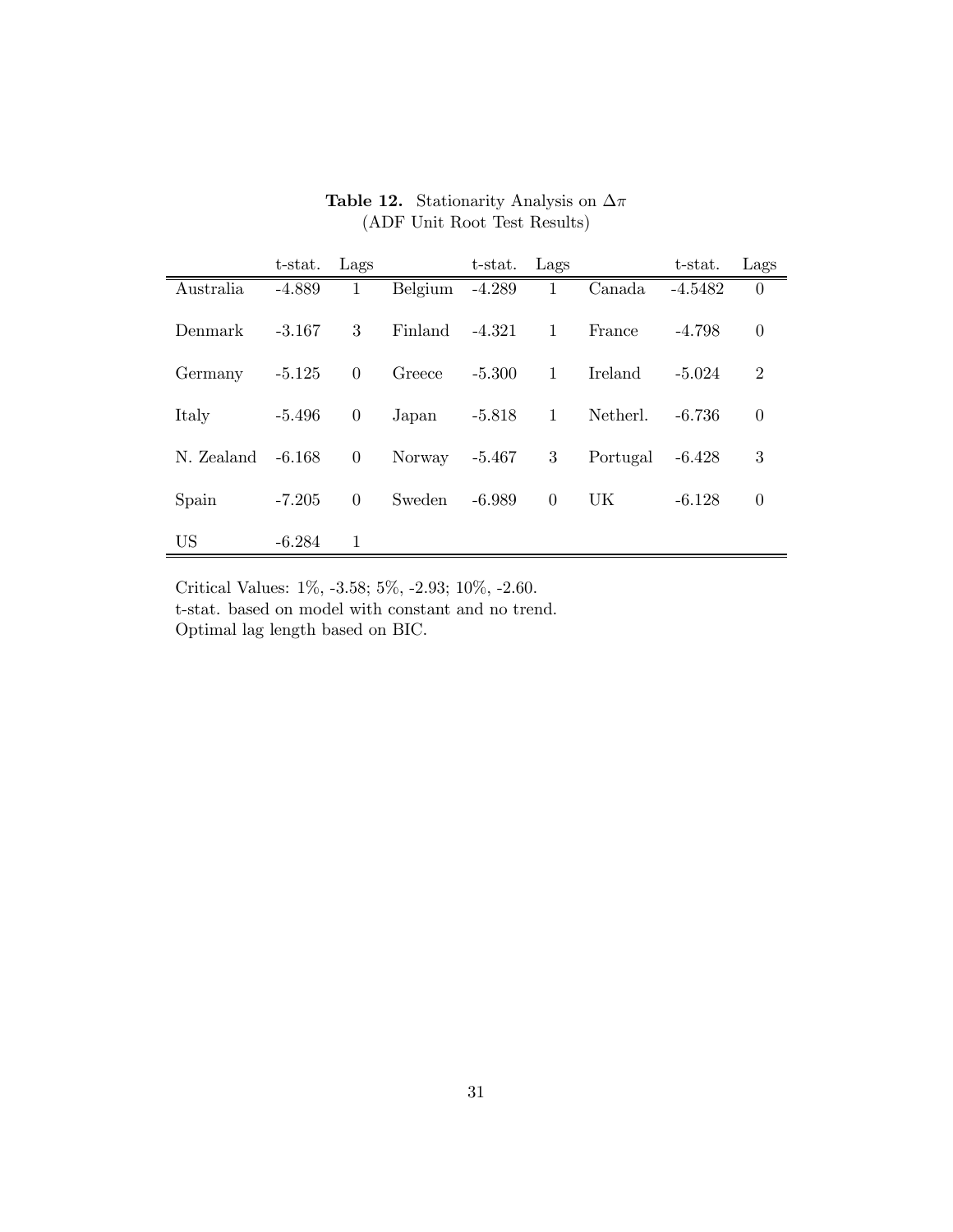![](_page_31_Figure_0.jpeg)

Bold- UR; Solid- Standard NAIRU; Dash- Modified NAIRU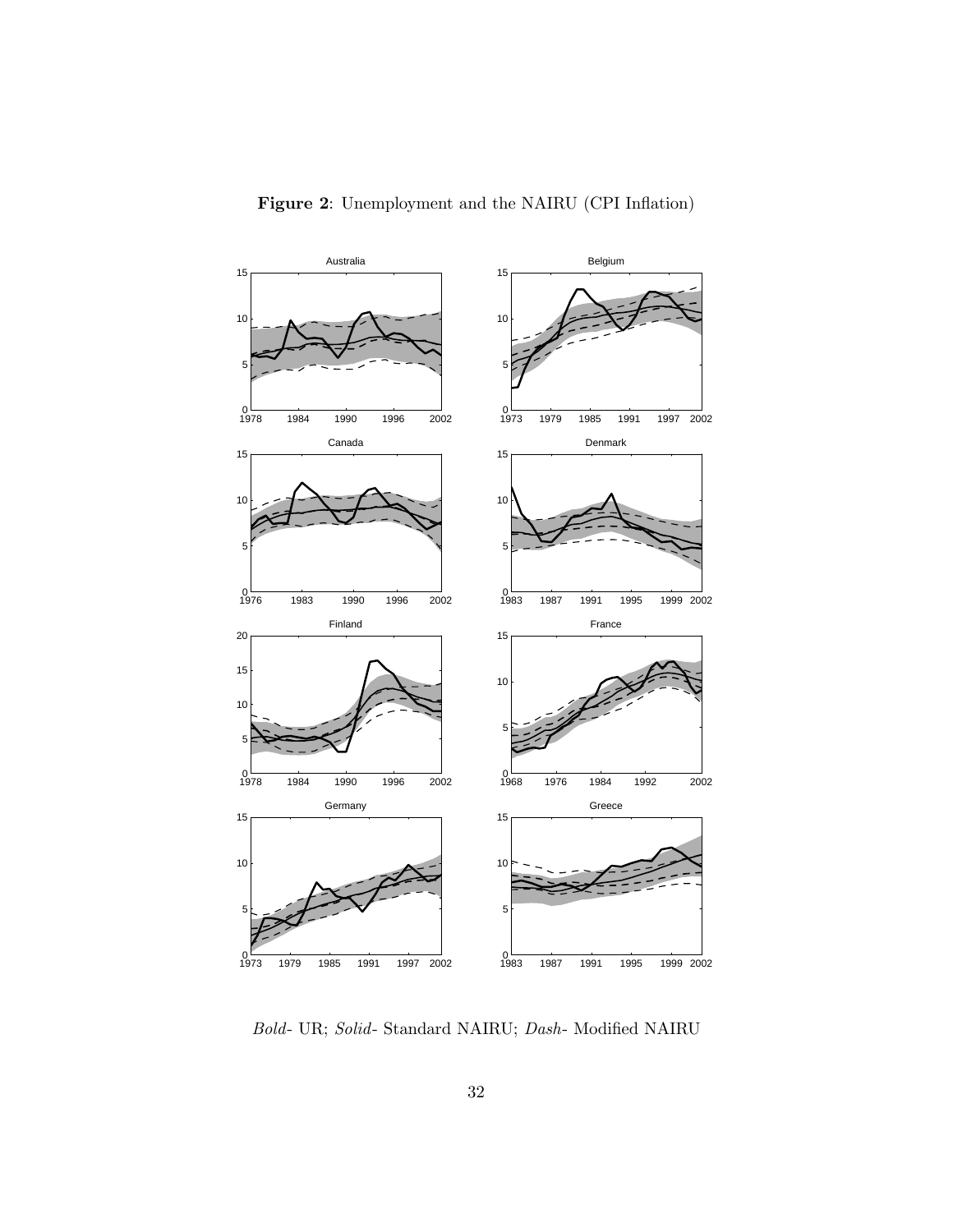![](_page_32_Figure_0.jpeg)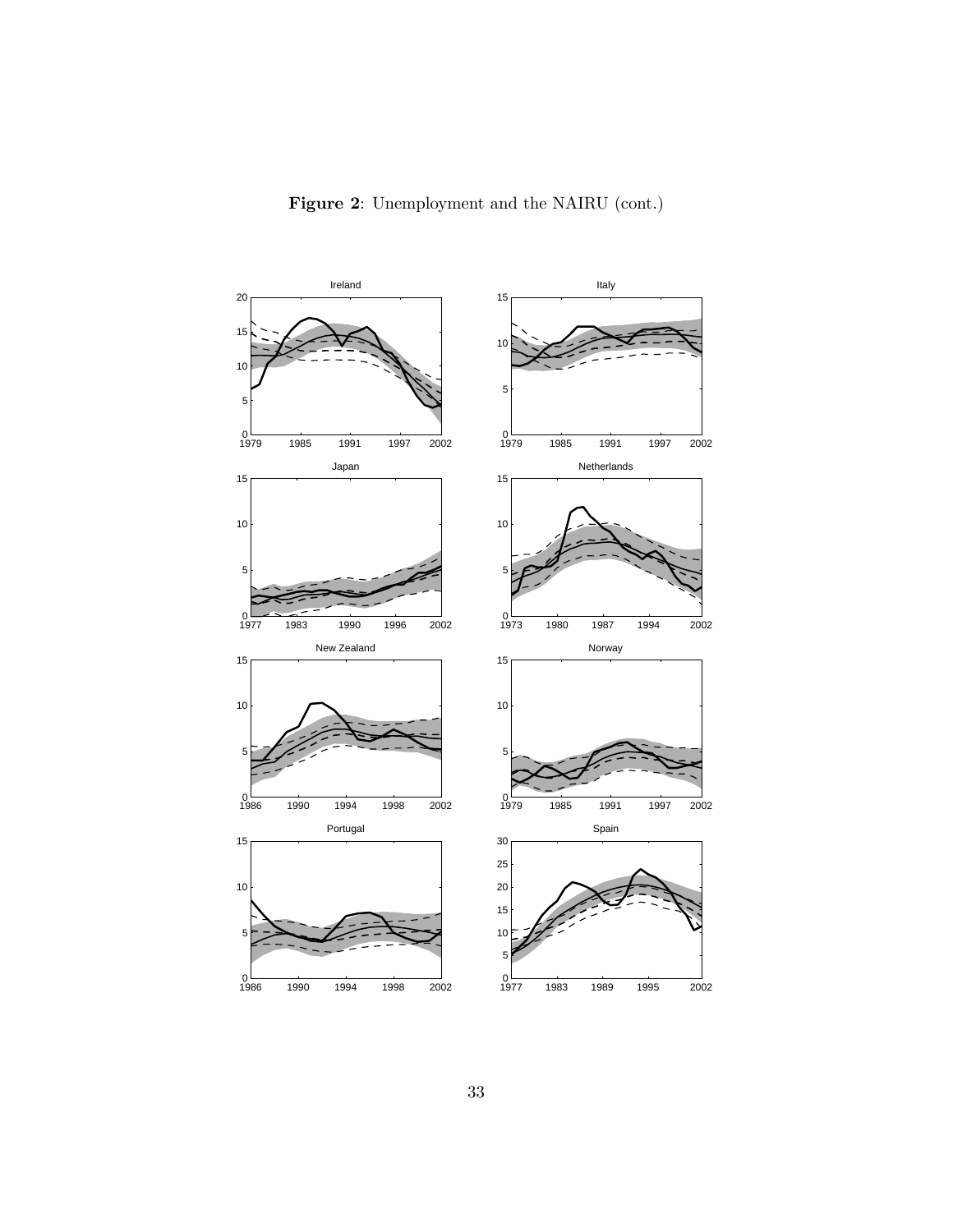![](_page_33_Figure_0.jpeg)

Figure 2: Unemployment and the NAIRU (cont.)